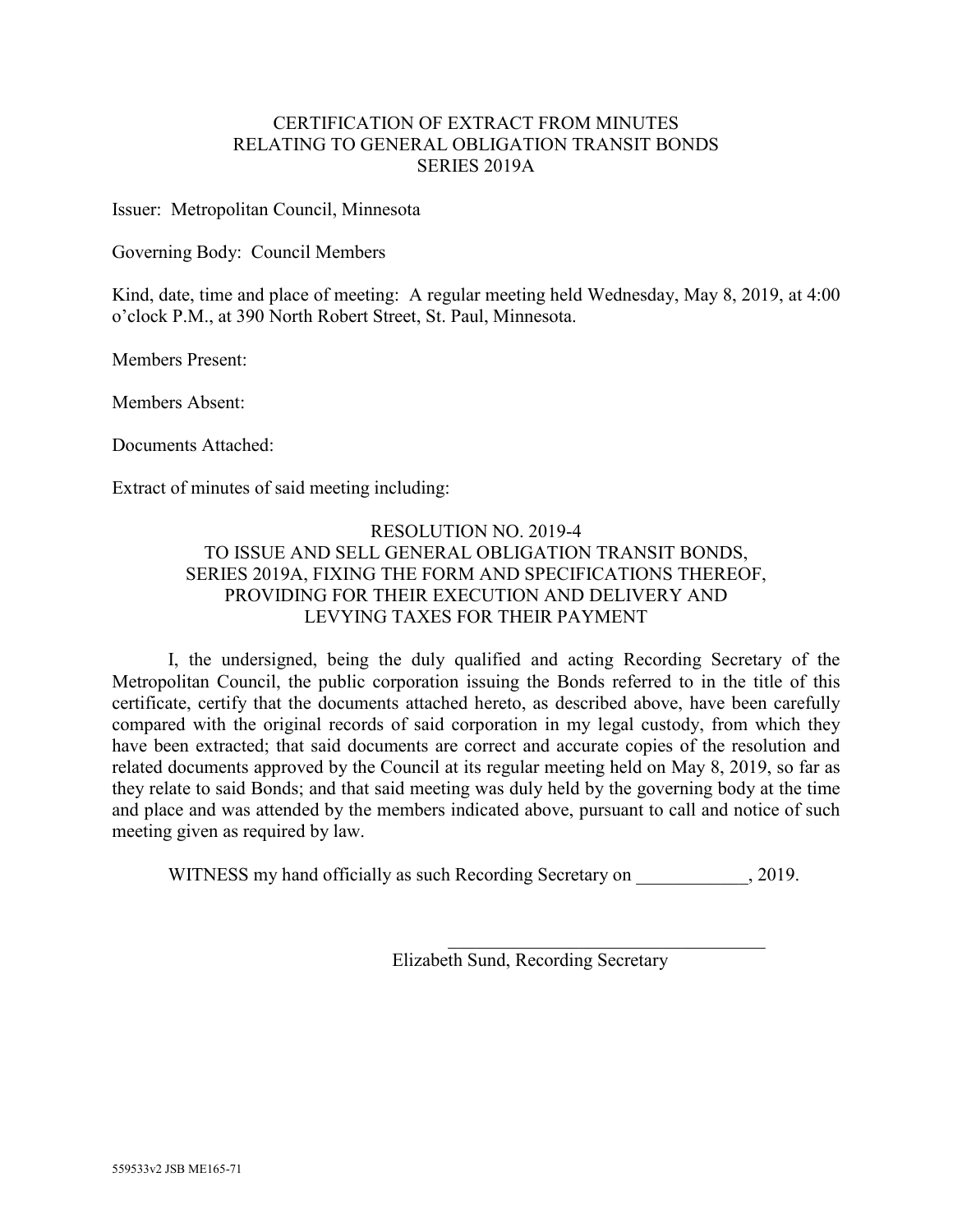After some discussion, Council Member \_\_\_\_\_\_\_ introduced the following resolution and moved its adoption:

# RESOLUTION NO. 2019-4 TO ISSUE AND SELL GENERAL OBLIGATION TRANSIT BONDS, SERIES 2019A, FIXING THE FORM AND SPECIFICATIONS THEREOF, PROVIDING FOR THEIR EXECUTION AND DELIVERY AND LEVYING TAXES FOR THEIR PAYMENT

The motion for the adoption of the foregoing resolution was seconded by Council Member \_\_\_\_\_\_\_, and upon vote being taken thereon, the following voted in favor thereof:

and the following voted against the same:

and the following were absent for the vote:

whereupon the resolution was declared duly passed and adopted and was signed by the Chair whose signature was attested by the Recording Secretary.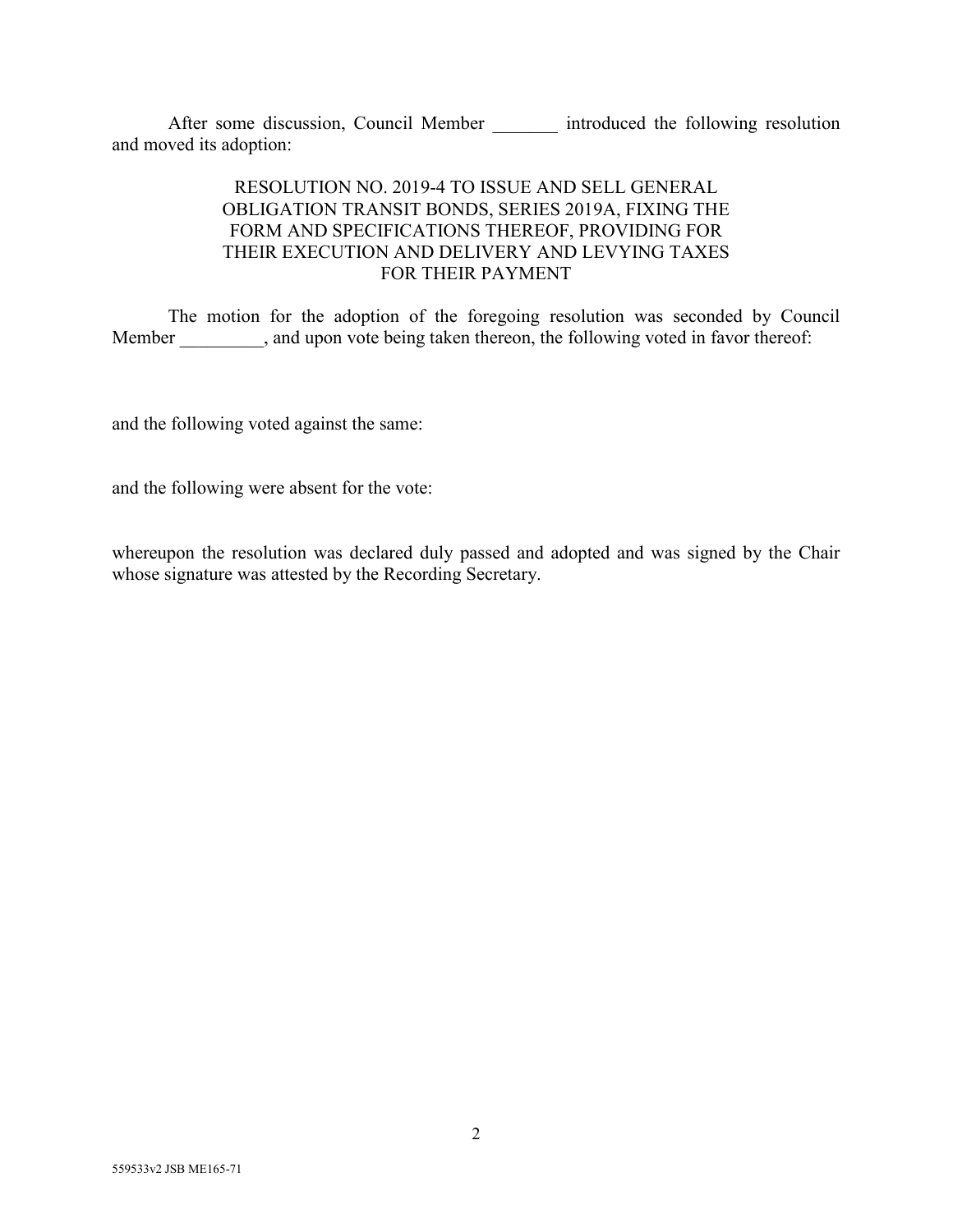# RESOLUTION NO. 2019-4 TO ISSUE AND SELL GENERAL OBLIGATION TRANSIT BONDS, SERIES 2019A, FIXING THE FORM AND SPECIFICATIONS THEREOF, PROVIDING FOR THEIR EXECUTION AND DELIVERY AND LEVYING TAXES FOR THEIR PAYMENT

BE IT RESOLVED by the Metropolitan Council (the "Council" or the "Issuer"), as follows:

# SECTION 1. AUTHORIZATION AND SALE.

1.1 Authorization and Purpose. This Council determines that it is necessary to sell and issue its General Obligation Transit Bonds, Series 2019A (the "Bonds"), in an approximate aggregate principal amount not to exceed \$72,300,000 plus the amount of any premium paid with respect thereto, subject to adjustment as provided in the Terms of Proposal referred to in Section 1.2 hereof, pursuant to Minnesota Statutes, Section 473.39 and Chapter 475, to finance various transit system improvements and capital expenditures as prescribed in the Council's regional transit master plan and transit capital improvement program (the "Improvements").

1.2 Terms of Bond Sale; Notices. The Council has retained Springsted Incorporated, St. Paul, Minnesota ("Springsted") as independent municipal advisor, and, pursuant to Minnesota Statutes, Section 475.60, subdivision 2, paragraph 9, Springsted is hereby authorized to solicit proposals for the Bonds on behalf of the Council on a competitive basis without requirement of published notice. The terms of the Bonds and the sale thereof shall be substantially as set forth in the Terms of Proposal attached as **Exhibit A** hereto, which are hereby approved. The Council hereby determines to sell the Bonds in accordance with the procedures set forth in **Exhibit A**. The specifications set forth in **Exhibit A** may be revised by the Chief Financial Officer/Treasurer in consultation with Springsted, provided that the principal amount of Bonds authorized and issued hereunder shall not exceed \$72,300,000 plus the amount of any premium paid with respect thereto. The Council hereby delegates to the Chief Financial Officer/Treasurer, or the Chief Financial Officer/Treasurer's designee, authority to consider the proposals and award the sale not later than 90 days from the date hereof based upon the best proposal, provided that the true interest cost of the Bonds shall not exceed 3.75% per annum, all as set forth in a certificate of the Chief Financial Officer/Treasurer (the "Pricing Certificate").

## SECTION 2. BOND TERMS; REGISTRATION; EXECUTION AND DELIVERY

2.1 Maturities; Interest Rates; Denominations and Payment. The Bonds shall be originally dated as of the date of delivery, shall be in the denomination of \$5,000 each, or any integral multiple thereof, shall mature on March 1 in the respective years and amounts stated in the Terms of Proposal, as may be modified in the Pricing Certificate, and shall bear interest from date of issue until paid at the respective annual rates established pursuant to Section 1.2 hereof and set forth in the Pricing Certificate.

The Bonds shall be issuable only in fully registered form. The interest thereon and, upon surrender of each Bond, the principal amount thereof shall be payable by wire transfer, check or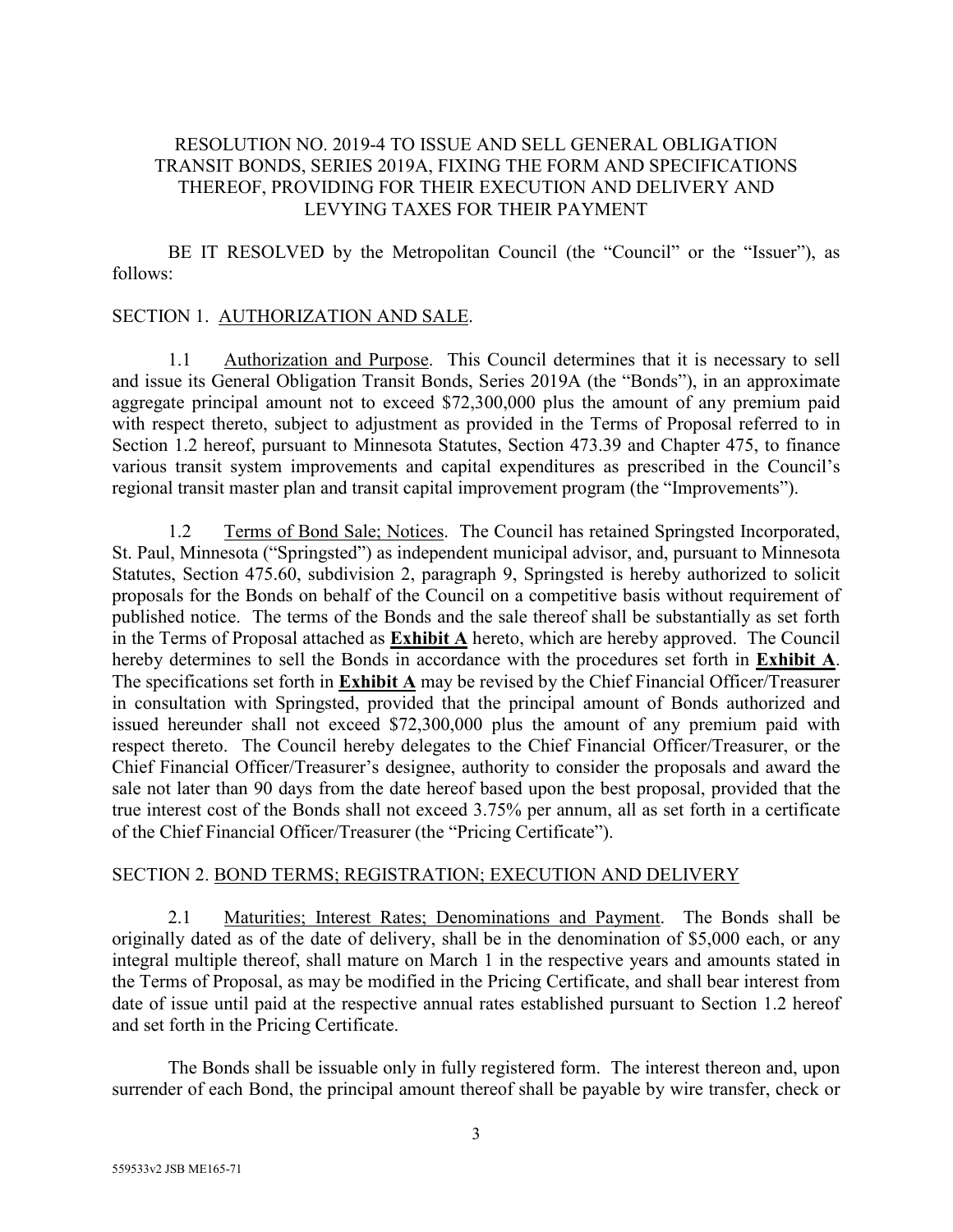draft issued by the Registrar described herein; provided that, so long as the Bonds are registered in the name of a securities depository, or a nominee thereof, in accordance with Section 2.6, principal and interest shall be payable in accordance with the operational arrangements of the securities depository.

2.2 Dates and Interest Payment Dates. Upon initial delivery of the Bonds pursuant to Section 2.7 hereof, and upon any subsequent transfer or exchange pursuant to Section 2.5, the date of authentication shall be noted on each Bond so delivered, exchanged or transferred. Interest on the Bonds shall be payable on March 1 and September 1 in each year, commencing March 1, 2020, to the owner of record thereof as of the close of business on the  $15<sup>th</sup>$  day of the immediately preceding month, whether or not such day is a business day.

2.3 Redemption. Prospective proposers may designate any portion of the principal of the Bonds to be combined within one or more term Bonds subject to mandatory sinking fund redemption.

The Bonds shall be subject to redemption and payment prior to maturity at the option of the Council in such order of maturity as the Council may determine on the dates, at the prices, and for the maturities as provided in Exhibit A hereto as may be modified in the Pricing Certificate. Thirty (30) days' written notice of any such redemption shall be given to the registered owners of the Bonds to be redeemed pursuant to Minnesota Statutes, Chapter 475.

2.4 Appointment of Initial Registrar. The Issuer hereby appoints the Chief Financial Officer/Treasurer of the Council, in St. Paul, Minnesota, as the initial Bond registrar, transfer agent and paying agent (the "Registrar"). The Issuer reserves the right to change the Registrar upon 30 days' notice and upon the appointment of a successor Registrar, in which event the predecessor Registrar shall deliver all cash and Bonds in its possession to the successor Registrar and shall deliver the register to the successor Registrar.

2.5 Registration. The effect of registration and the rights and duties of the Issuer and the Registrar with respect thereto are as follows:

(a) Register. The Registrar shall keep at its office a Bond register in which the Registrar shall provide for the registration of ownership of Bonds and the registration of transfers and exchanges of Bonds entitled to be registered, transferred or exchanged.

(b) Transfer of Bonds. Upon surrender for transfer of any Bond duly endorsed by the registered owner thereof or accompanied by a written instrument of transfer, in form satisfactory to the Registrar, duly executed by the registered owner thereof or by an attorney duly authorized by the registered owner in writing, the Registrar shall authenticate and deliver, in the name of the designated transferee or transferees, one or more new Bonds, aggregate principal amount and maturity, as requested by the transferor. The Registrar may, however, close the books for registration of any transfer after the fifteenth day of the month preceding each interest payment date and until such interest payment date.

(c) Exchange of Bonds. Whenever any Bonds are surrendered by the registered owner for exchange the Registrar shall authenticate and deliver one or more new Bonds,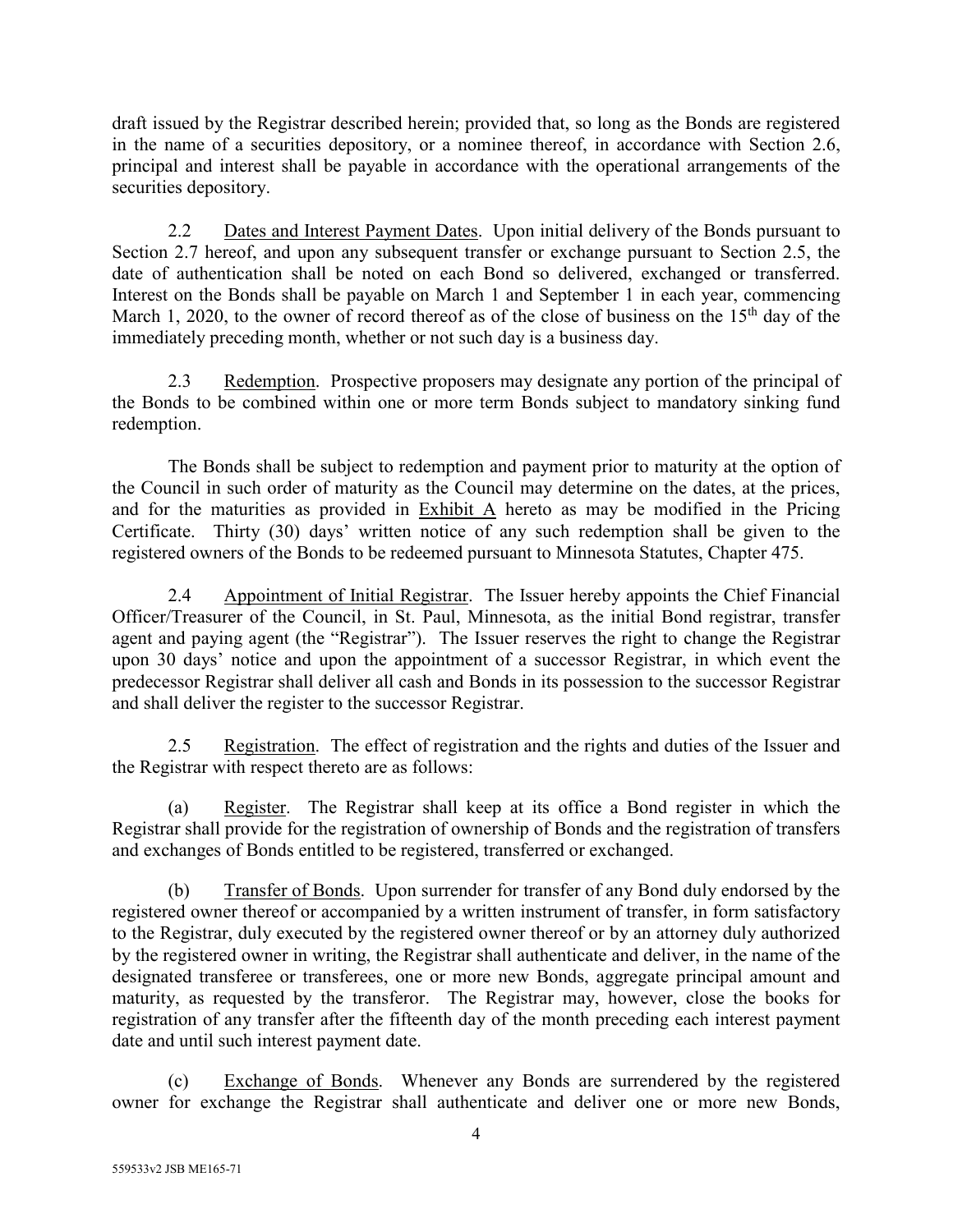aggregate principal amount and maturity, as requested by the registered owner or the owner's attorney in writing.

(d) Cancellation. All Bonds surrendered upon any transfer or exchange shall be promptly canceled by the Registrar and thereafter disposed of as directed by the Issuer.

(e) Improper or Unauthorized Transfer. When any Bond is presented to the Registrar for transfer, the Registrar may refuse to transfer the same until it is satisfied that the endorsement on such Bond or separate instrument of transfer is valid and genuine and that the requested transfer is legally authorized. The Registrar shall incur no liability for the refusal, in good faith, to make transfers which it, in its judgment, deems improper or unauthorized.

(f) Persons Deemed Owners. The Issuer and the Registrar may treat the person in whose name any Bond is at any time registered in the Bond register as the absolute owner of such Bond, whether such Bond shall be overdue or not, for the purpose of receiving payment of, or on account of, the principal of and interest on such Bond and for all other purposes, and all such payments so made to any such registered owner or upon the owner's order shall be valid and effectual to satisfy and discharge the liability upon such Bond to the extent of the sum or sums so paid.

(g) Taxes, Fees and Charges. For every transfer or exchange of Bonds, the Registrar may impose a charge upon the owner thereof sufficient to reimburse the Registrar for any tax, fee or other governmental charge required to be paid with respect to such transfer or exchange.

(h) Mutilated, Lost, Stolen or Destroyed Bonds. In case any Bond shall become mutilated or be destroyed, stolen or lost, the Registrar shall deliver a new Bond, amount, number, maturity date and tenor in exchange and substitution for and upon cancellation of any such mutilated Bond or in lieu of and in substitution for any such Bond destroyed, stolen or lost, upon the payment of the reasonable expenses and charges of the Registrar in connection therewith; and, in the case of a Bond destroyed, stolen or lost, upon filing with the Registrar of evidence satisfactory to it that such Bond was destroyed, stolen or lost, and of the ownership thereof, and upon furnishing to the Registrar of an appropriate Bond or indemnity in form, substance and amount satisfactory to it, in which both the Issuer and the Registrar shall be named as obligees. All Bonds so surrendered to the Registrar shall be canceled by it and evidence of such cancellation shall be given to the Issuer. If the mutilated, destroyed, stolen or lost Bond has already matured or been called for redemption in accordance with its terms it shall not be necessary to issue a new Bond prior to payment.

(i) Authenticating Agent. The Registrar is hereby designated authenticating agent for the Bonds, within the meaning of Minnesota Statutes, Section 475.55, Subdivision 1, as amended.

2.6 Securities Depository.

(a) For purposes of this Section 2.6, the following terms shall have the following meanings: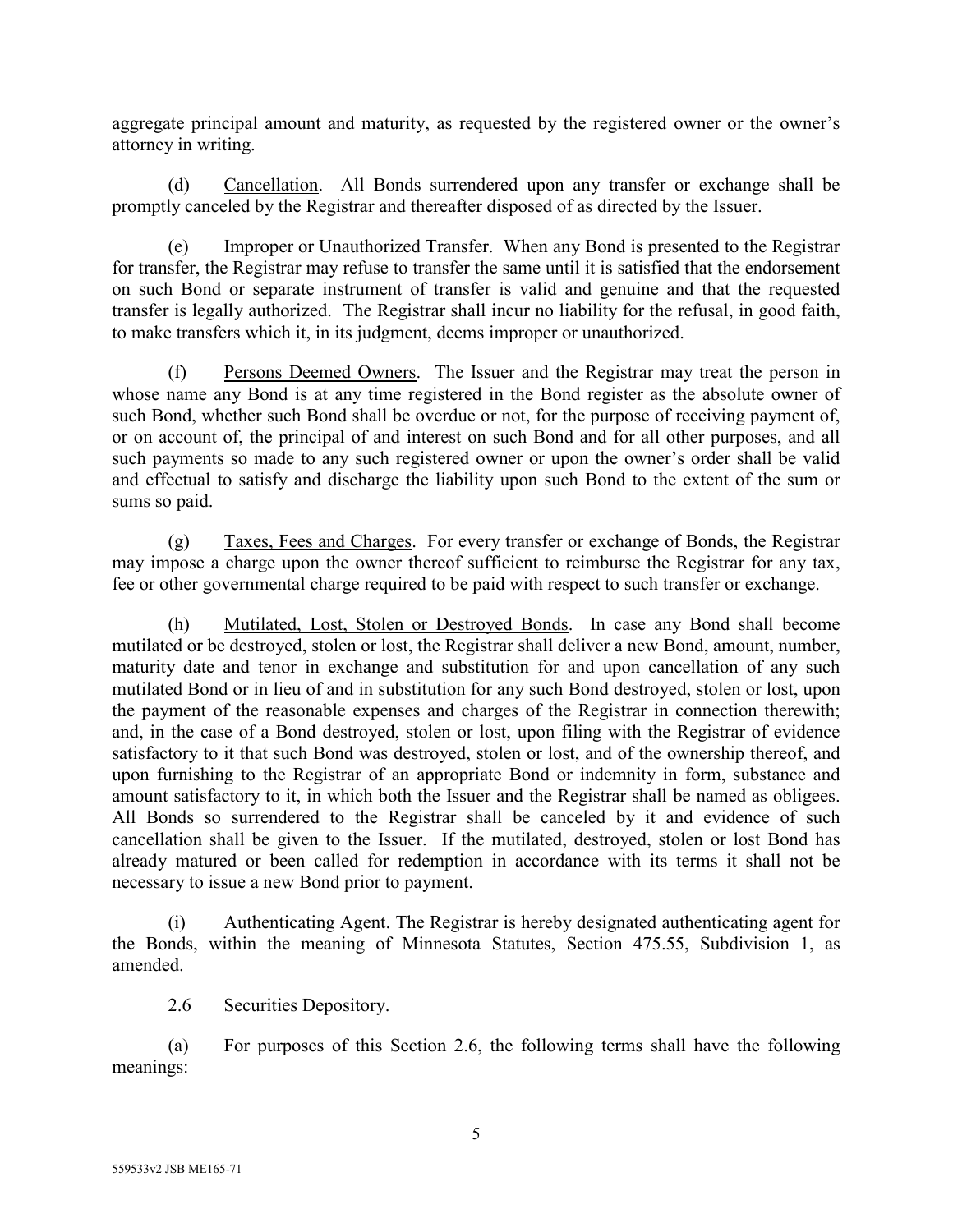"Beneficial Owner" shall mean, whenever used with respect to a Bond, the person in whose name such Bond is recorded as the beneficial owner of such Bond by a Participant on the records of such Participant, or such person's subrogee.

"Cede & Co." shall mean Cede & Co., the nominee of DTC, and any successor nominee of DTC with respect to the Bonds.

"DTC" shall mean The Depository Trust Company of New York, New York.

"Participant" shall mean any broker-dealer, bank or other financial institution for which DTC holds Bonds as securities depository.

"Representation Letter" shall mean the Representation Letter pursuant to which the sender agrees to comply with DTC's Operational Arrangements.

(b) The Bonds shall be initially issued as separately authenticated fully registered Bonds, and one Bond shall be issued in the principal amount of each stated maturity of the Bonds. Upon initial issuance, the ownership of such Bonds shall be registered in the Bond register in the name of Cede & Co., as nominee of DTC. The Registrar and the Issuer may treat DTC (or its nominee) as the sole and exclusive owner of the Bonds registered in its name for the purposes of payment of the principal of or interest on the Bonds, selecting the Bonds or portions thereof to be redeemed, if any, giving any notice permitted or required to be given to registered owners of Bonds under the Resolution, registering the transfer of Bonds, and for all other purposes whatsoever; and neither the Registrar nor the Issuer shall be affected by any notice to the contrary. Neither the Registrar nor the Issuer shall have any responsibility or obligation to any Participant, any person claiming a beneficial ownership interest in the Bonds under or through DTC or any Participant, or any other person which is not shown on the Bond register as being a registered owner of any Bonds, with respect to the accuracy of any records maintained by DTC or any Participant, with respect to the payment by DTC or any Participant of any amount with respect to the principal of or interest on the Bonds, with respect to any notice which is permitted or required to be given to owners of Bonds under the Resolution, with respect to the selection by DTC or any Participant of any person to receive payment in the event of a partial redemption of the Bonds, or with respect to any consent given or other action taken by DTC as registered owner of the Bonds. So long as any Bond is registered in the name of Cede & Co., as nominee of DTC, the Registrar shall pay all principal of and interest on such Bond, and shall give all notices with respect to such Bond, only to Cede & Co. in accordance with DTC's Operational Arrangements, and all such payments shall be valid and effective to fully satisfy and discharge the Issuer's obligations with respect to the principal of and interest on the Bonds to the extent of the sum or sums so paid. No person other than DTC shall receive an authenticated Bond for each separate stated maturity evidencing the obligation of the Issuer to make payments of principal and interest. Upon delivery by DTC to the Registrar of written notice to the effect that DTC has determined to substitute a new nominee in place of Cede & Co., the Bonds will be transferable to such new nominee in accordance with paragraph (e) hereof.

(c) In the event the Issuer determines that it is in the best interest of the Beneficial Owners that they be able to obtain Bonds in the form of bond certificates, the Issuer may notify DTC and the Registrar, whereupon DTC shall notify the Participants of the availability through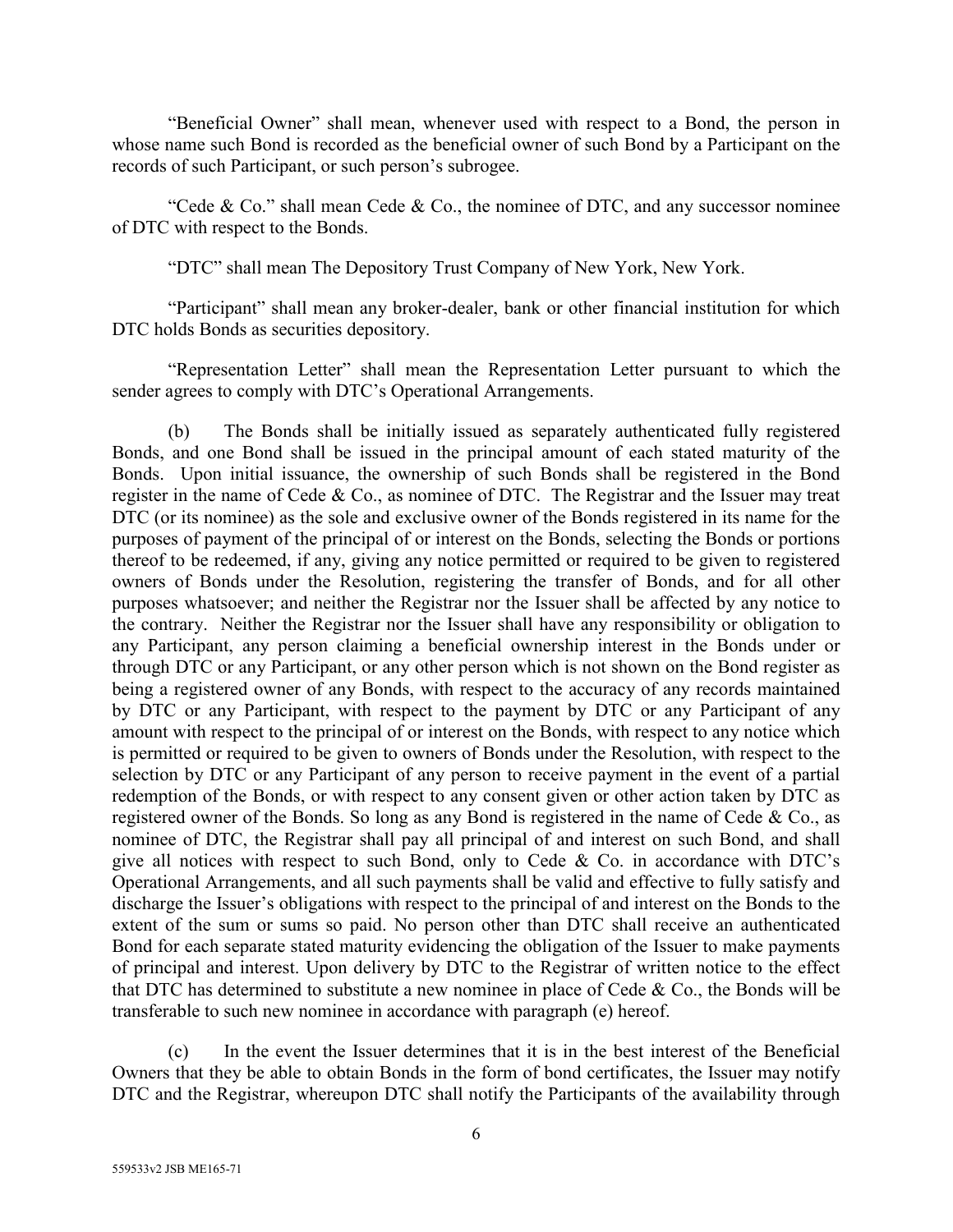DTC of Bonds in the form of certificates. In such event, the Bonds will be transferable in accordance with paragraph (e) hereof. DTC may determine to discontinue providing its services with respect to the Bonds at any time by giving notice to the Issuer and the Registrar and discharging its responsibilities with respect thereto under applicable law. In such event the Bonds will be transferable in accordance with paragraph (e) hereof.

(d) The execution and delivery of the Representation Letter to DTC, if not previously filed with DTC, by the Chair or Chief Financial Officer/Treasurer is hereby authorized and directed.

(e) In the event that any transfer or exchange of Bonds is permitted under paragraph (b) or (c) hereof, such transfer or exchange shall be accomplished upon receipt by the Registrar of the Bonds to be transferred or exchanged and appropriate instruments of transfer to the permitted transferee in accordance with the provisions of the Resolution. In the event Bonds in the form of certificates are issued to owners other than Cede & Co., its successor as nominee for DTC as owner of all the Bonds, or another securities depository as owner of all the Bonds, the provisions of the Resolution shall also apply to all matters relating thereto, including, without limitation, the printing of such Bonds in the form of Bond certificates and the method of payment of principal of and interest on such Bonds in the form of bond certificates.

2.7 Execution, Authentication and Delivery. The Bonds shall be executed on behalf of the Issuer by the signatures of the Chair and the Chief Financial Officer/Treasurer, provided that the signatures may be printed, engraved or lithographed facsimiles of the originals. In case any officer whose signature or a facsimile of whose signature shall appear on the Bonds shall cease to be such officer before the delivery of any Bond, such signature or facsimile shall nevertheless be valid and sufficient for all purposes, the same as if such officer had remained in office until delivery. Notwithstanding such execution, no Bond shall be valid or obligatory for any purpose or entitled to any security or benefit under this Resolution unless and until a certificate of authentication on the Bond has been duly executed by the manual signature of the Registrar. The executed certificate of authentication on each Bond shall be conclusive evidence that it has been authenticated and delivered under this Resolution. When the Bonds have been prepared, executed and authenticated, the Bonds shall be delivered to the purchaser thereof (a "Purchaser") upon payment of the purchase price in accordance with the contract of sale hereinafter executed therefor, and such Purchaser shall not be obligated to see to the application of the purchase price.

2.8 Form of Bonds. The Bonds, the Registrar's Authentication Certificate, and the form of assignment shall be prepared in substantially the forms set forth in **Exhibit C** hereto.

SECTION 3. USE OF PROCEEDS. Upon payment for the Bonds by the Purchaser thereof, the Chief Financial Officer/Treasurer (i) shall deposit any accrued interest and any premium received on the sale of the Bonds, in either the Bond Fund established pursuant to Section 4 hereof or into a separate Transit Bond Proceeds Fund (the "Proceeds Fund"), as determined by the Chief Financial Officer/Treasurer in consultation with the Council's municipal advisor and (ii) shall deposit the remaining proceeds of the Bonds into the Proceeds Fund. Bond proceeds deposited in the Proceeds Fund and investment income thereon shall be disbursed at the direction of the Council for the Improvements, including the costs of issuance of the Bonds and payment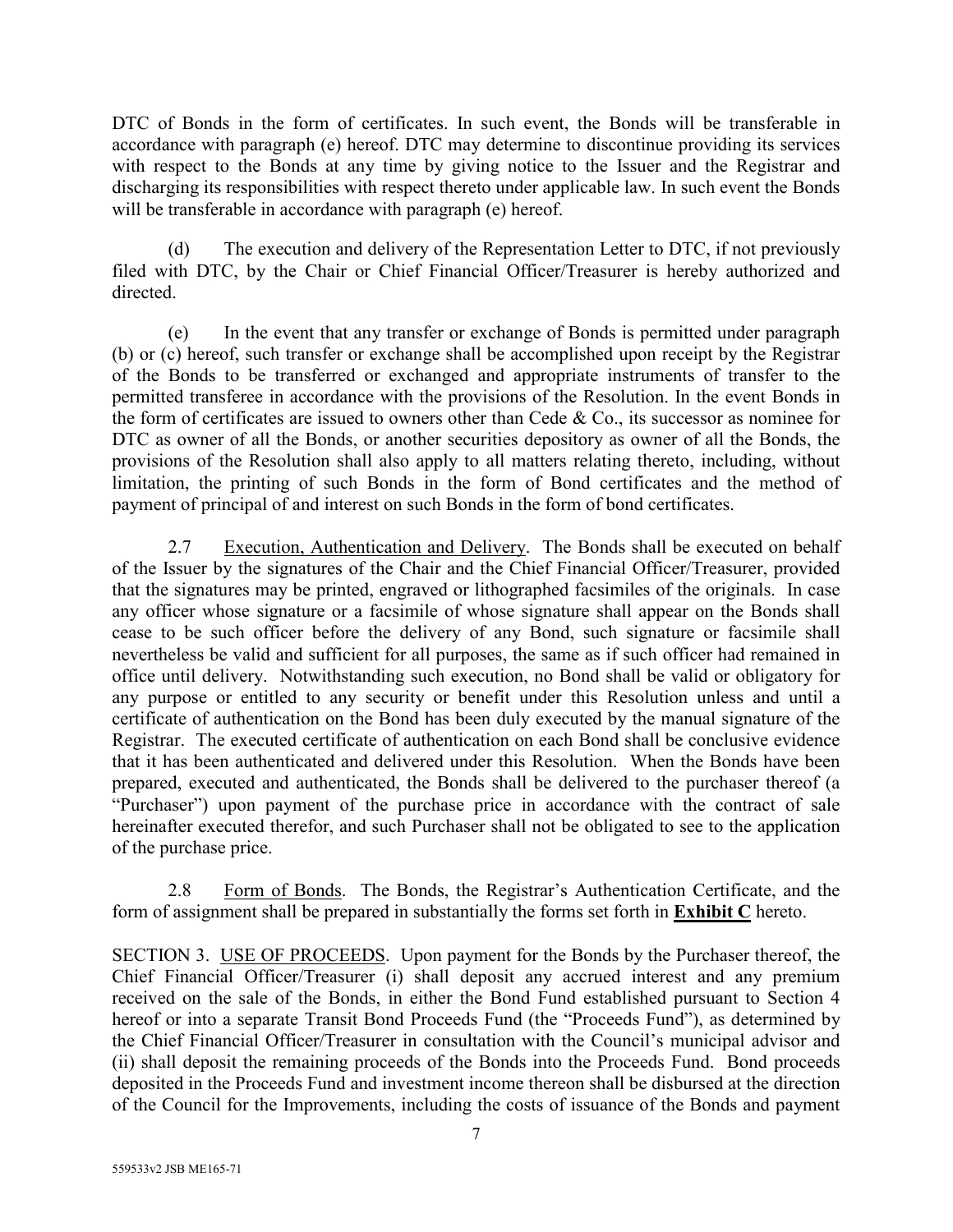of interest on the Bonds prior to completion of the Improvements. Any moneys remaining in the Proceeds Fund after payment of all costs financed by the Bonds shall be transferred to the Bond Fund and used to pay principal and interest coming due on the Bonds.

SECTION 4. TRANSIT BOND FUND. The Bonds issued pursuant to this Resolution shall be payable from a separate and special Transit Bond Fund (the "Bond Fund") of the Issuer, which the Issuer agrees to maintain until the Bonds have been paid in full. There is hereby appropriated and shall be paid into the Bond Fund, Bond proceeds to the extent provided in Section 3 hereof, all taxes collected pursuant to Sections 5 and 6 hereof, any other funds appropriated by the Council for the payment of the Bonds, and all investment income on the foregoing. The moneys on hand in the Bond Fund from time to time shall be used only to pay the principal of and interest on the Bonds when due. If the money in the Bond Fund should at any time be insufficient to pay principal and interest due on such Bonds, such amounts shall be paid from other moneys on hand in other funds of the Issuer, which other funds shall be reimbursed therefor when sufficient money becomes available in the Bond Fund.

SECTION 5. TAX LEVY. For payment of the principal of and interest on the Bonds, there is hereby levied on all taxable property in the metropolitan area as provided in Minnesota Statutes, Sections 473.39 and 473.446, a transit tax, collectible in the years and amounts equal to an amount which is not less than 5% in excess of the principal of and interest on the Bonds due in each year, as set forth in the Pricing Certificate. Such tax shall be apportioned among the counties in the metropolitan area by the various County Auditors in accordance with state law. The proceeds of the tax allocated to the Bonds, when received, shall be deposited in the Bond Fund. The Council reserves the right to reduce or cancel such tax levy in accordance with Minnesota Statutes, Section 475.61.

SECTION 6. GENERAL OBLIGATION PLEDGE. The full faith, credit and unlimited taxing powers of the Council shall be and are hereby irrevocably pledged for the prompt and full payment of the principal of and interest on the Bonds issued hereunder as such payments respectively become due, and the Council covenants and agrees that if and to the extent necessary for the Bonds, it will levy on all taxable property in the metropolitan area that is subject to taxation by the Council, a direct, irrepealable ad valorem tax for this purpose, the collections of which shall be deposited in the Bond Fund.

SECTION 7. DEFEASANCE. When all of the Bonds issued hereunder have been discharged as provided in this section, all pledges, covenants and other rights granted by this resolution to the registered owners of the Bonds shall cease. The Issuer may discharge its obligations with respect to any Bonds which are due on any date by depositing with the Registrar on or before that date a sum sufficient for the payment thereof in full; or, if any Bond should not be paid when due, it may nevertheless be discharged by depositing with the Registrar a sum sufficient for the payment thereof in full with interest accrued from the due date to the date of such deposit. The Issuer may also at any time discharge its obligations with respect to any Bonds, subject to the provisions of law now or hereafter authorizing and regulating such action, by depositing irrevocably in escrow, with a bank qualified by law as an escrow agent for this purpose, cash or securities which are authorized by law to be so deposited, bearing interest payable at such time and at such rates and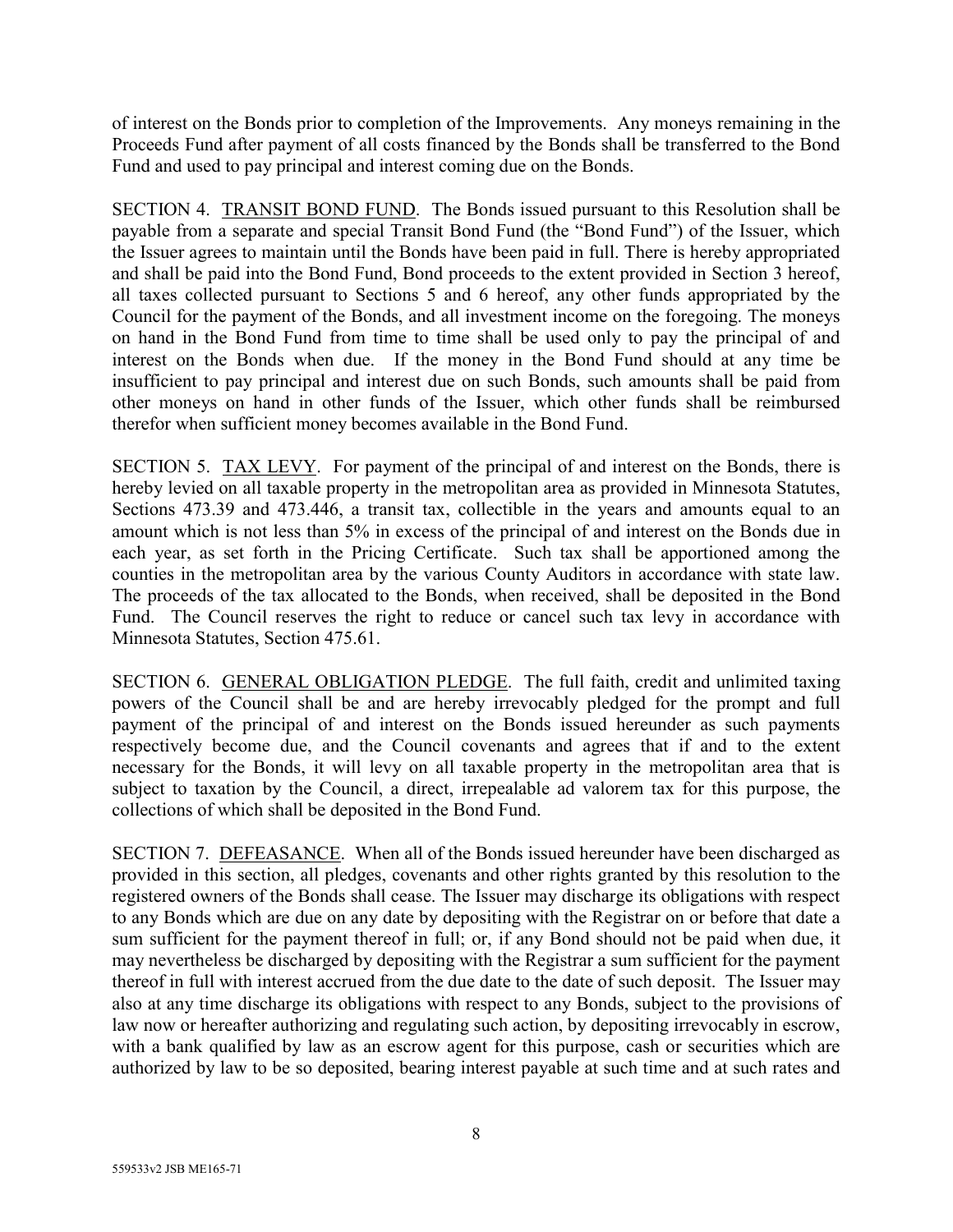maturing or callable at the holder's option on such dates as shall be required to pay all principal and interest to become due thereon to maturity.

# SECTION 8. CERTIFICATION OF PROCEEDINGS.

8.1 Registration of Bonds and Certification as to Tax Levy. The Chief Financial Officer/Treasurer is hereby authorized and directed to file a certified copy of this resolution, the Pricing Certificate and such additional certificates as may be required with the County Auditors of Anoka, Carver, Dakota, Hennepin, Ramsey, Scott and Washington Counties and to obtain from each County Auditor a certificate, prepared in substantially the form set forth in **Exhibit D** hereto, that the Bonds have been duly entered upon the Auditor's register and that any tax required for the payment thereof has been levied. The Council hereby delegates to the Chief Financial Officer/Treasurer, or the Chief Financial Officer/Treasurer's designee, authority to approve the tax levy for the repayment of the Bonds, all as set forth in the Pricing Certificate.

8.2 Authentication of Transcript. The officers of the Issuer and County Auditors of the Counties specified in Section 9.1 are hereby authorized and directed to prepare and furnish to the Purchaser and to Kennedy & Graven, Chartered, Bond Counsel, certified copies of all proceedings and records relating to the Bonds and such other affidavits, certificates and information as may be required to show the facts relating to the legality and marketability of the Bonds, as the same appear from the books and records in their custody and control or as otherwise known to them, and all such certified copies, affidavits and certificates, including any heretofore furnished, shall be deemed representations of the Issuer as to the correctness of all statements contained therein.

8.3 Official Statement. The Council staff, in cooperation with Springsted, is hereby authorized and directed to prepare on behalf of the Council an official statement (the "Official Statement") to be distributed to potential purchasers of the Bonds. The Official Statement shall contain the Terms of Proposal for the Bonds, as set forth in **Exhibit A** hereto, and such other information as shall be deemed advisable and necessary to describe adequately the Issuer, the Bonds and the security for, and terms and conditions thereof. The final Official Statement shall be in the form approved by the Chief Financial Officer/Treasurer.

# SECTION 9. TAX COVENANTS; ARBITRAGE MATTERS AND CONTINUING DISCLOSURE.

9.1 No Designation as Qualified Tax-Exempt Obligations. The Bonds are not designated as "qualified tax-exempt obligations" for purposes of Section 265(b)(3) of the Code.

9.2 Tax Covenants. (a) The Issuer covenants and agrees with the registered owners of the Bonds that it will not take, or permit to be taken by any of its officers, employees or agents, any action which would cause the interest payable on the Bonds to become subject to taxation under the Code and applicable Treasury Regulations (the "Regulations"), and covenants to take any and all actions within its powers to ensure that the interest on the Bonds will not become includable in gross income of the recipient under the Code and the Regulations.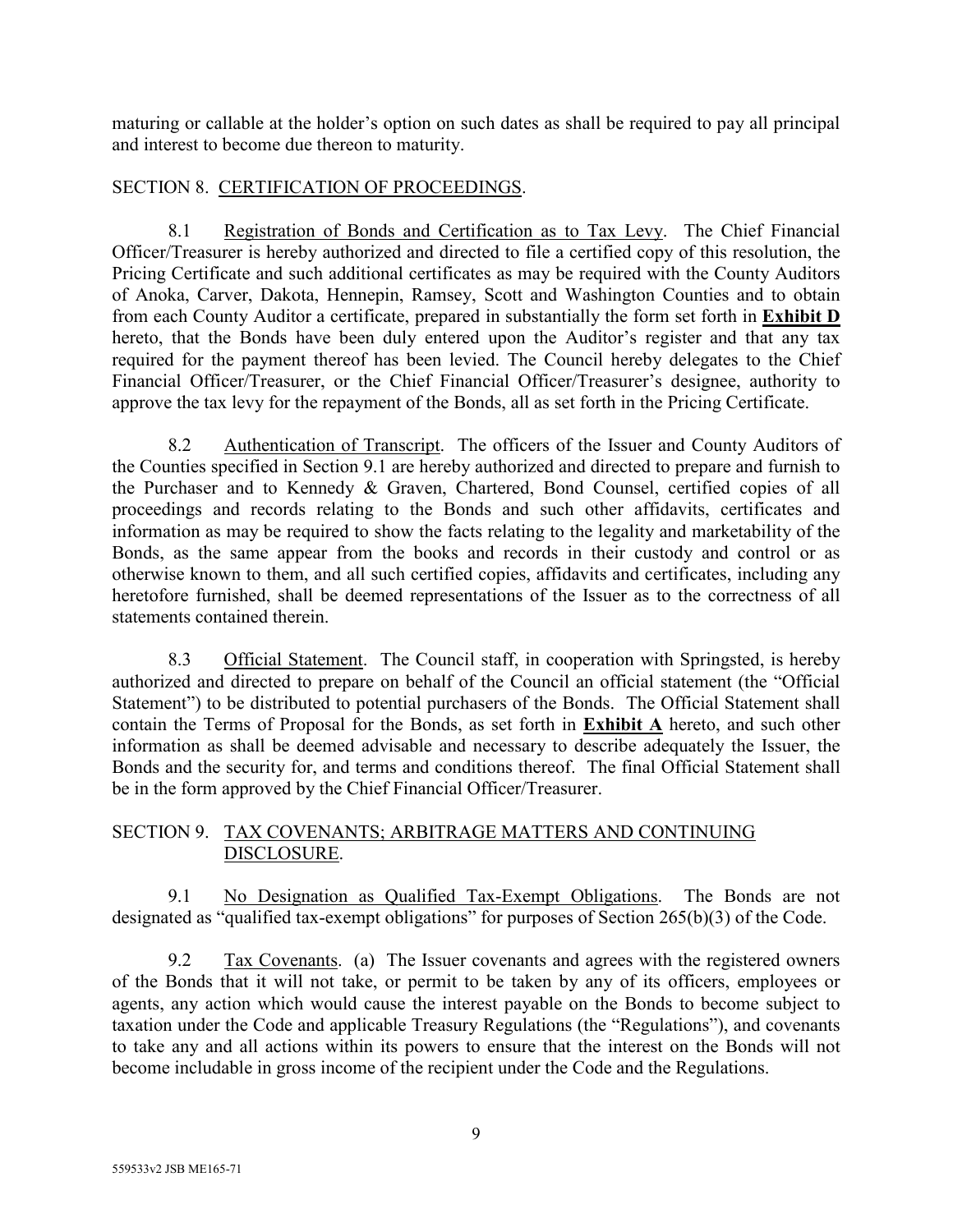(b) The Improvements financed with the proceeds of the Bonds authorized by this Resolution will be owned and maintained by the Issuer so long as the Bonds are outstanding and will be publicly available. The Issuer will not enter into any lease, use agreement, management agreement or other agreement or contract with any non-governmental person relating to the use of the improvements which might cause the Bonds to be considered "private activity bonds" or "private loan bonds" pursuant to Section 141 of the Code.

9.3 Arbitrage Certification. The Regional Administrator and Chief Financial Officer/Treasurer are authorized and directed to execute and deliver to each Purchaser a certificate in accordance with the provisions of Section 148 of the Code, and Section 1.148-2(b) of the Regulations, stating the facts, estimates and circumstances in existence on the date of issue and delivery of the Bonds which make it reasonable to expect that the proceeds of the Bonds will not be used in a manner that would cause the Bonds to be arbitrage bonds within the meaning of the Code and Regulations.

9.4 Arbitrage Rebate. The Issuer acknowledges that the Bonds are subject to the rebate requirements of Section 148(f) of the Code. The Issuer covenants and agrees to retain such records, make such determinations, file such reports and documents and pay such amounts at such times as are required under said Section 148(f) and applicable Regulations to preserve the exclusion of interest on the Bonds from gross income for federal income tax purposes, unless the Bonds qualify for an exception from the rebate requirement pursuant to one of the spending exceptions set forth in Section 1.148-7 of the Regulations and no "gross proceeds" of the Bonds (other than amounts constituting a "bona fide debt service fund") arise during or after the expenditure of the original proceeds thereof.

9.5 Continuing Disclosure. To provide for the public availability of certain information relating to the Bonds and the security therefor and to permit the original Purchaser and other participating underwriters in the primary offering of the Bonds to comply with amendments to Rule 15c2-12 promulgated by the Securities and Exchange Commission under the Securities Exchange Act of 1934 (17 C.F.R. § 240.15c2-12), relating to continuing disclosure (as in effect and interpreted from time to time, the "Rule"), which will enhance the marketability of the Bonds, the Issuer hereby makes the covenants and agreements in **Exhibit B** hereto for the benefit of the Owners (as defined in **Exhibit B**) from time to time of the outstanding Bonds. The Chief Financial Officer/Treasurer shall have overall responsibility for compliance with the Undertaking of Continuing Disclosure and other similar undertakings hereafter made by the Council under Rule 15c2-12(b)(5), and the Chief Financial Officer/Treasurer shall implement the dissemination of reports and notices thereunder. Amendments permitted by the undertakings necessitated by a change in circumstances that arises from a change in legal requirements, or change in law may be made by the Chief Financial Officer/Treasurer.

SECTION 10. RATINGS. The Chief Financial Officer/Treasurer or the Chief Financial Officer/Treasurer's designee, is authorized and directed to obtain ratings of the Bonds from up to three nationally recognized credit rating services, to pay the reasonable and customary charges of such rating services, and to take such other action as may be required so that the Bonds may be issued and sold as contemplated hereby.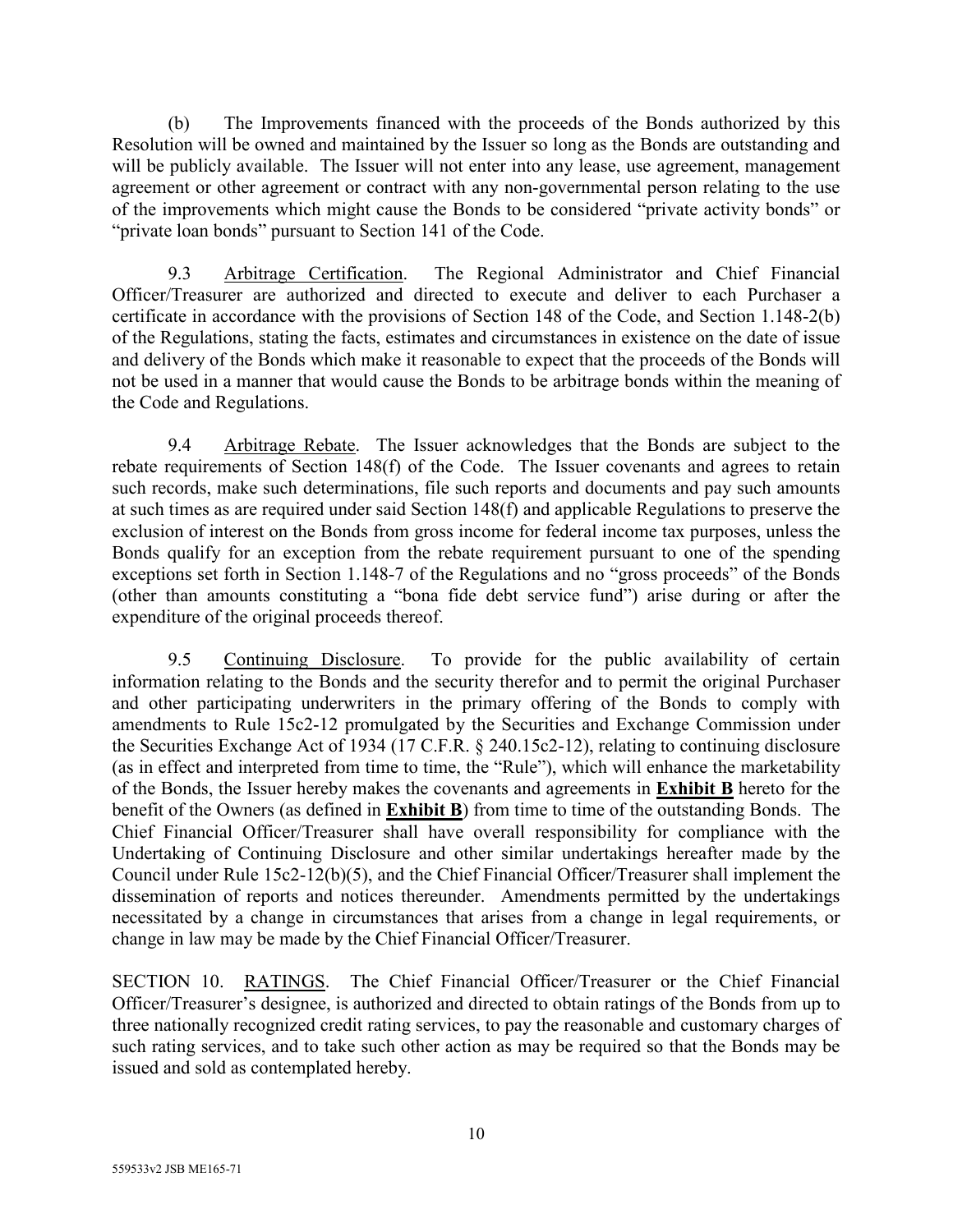SECTION 11. SEVERABILITY. If any section, paragraph or provision of this resolution shall be held to be invalid or unenforceable for any reason, the invalidity or unenforceability of such section, paragraph or provision shall not affect any of the remaining provisions of this resolution.

SECTION 12. HEADINGS. Headings in this resolution are included for convenience of reference only and are not a part hereof, and shall not limit or define the meaning of any provision hereof.

Adopted: May 8, 2019.

 $\frac{1}{2}$  ,  $\frac{1}{2}$  ,  $\frac{1}{2}$  ,  $\frac{1}{2}$  ,  $\frac{1}{2}$  ,  $\frac{1}{2}$  ,  $\frac{1}{2}$  ,  $\frac{1}{2}$  ,  $\frac{1}{2}$  ,  $\frac{1}{2}$  ,  $\frac{1}{2}$  ,  $\frac{1}{2}$  ,  $\frac{1}{2}$  ,  $\frac{1}{2}$  ,  $\frac{1}{2}$  ,  $\frac{1}{2}$  ,  $\frac{1}{2}$  ,  $\frac{1}{2}$  ,  $\frac{1$ Elizabeth Sund, Recording Secretary Nora Slawik, Chair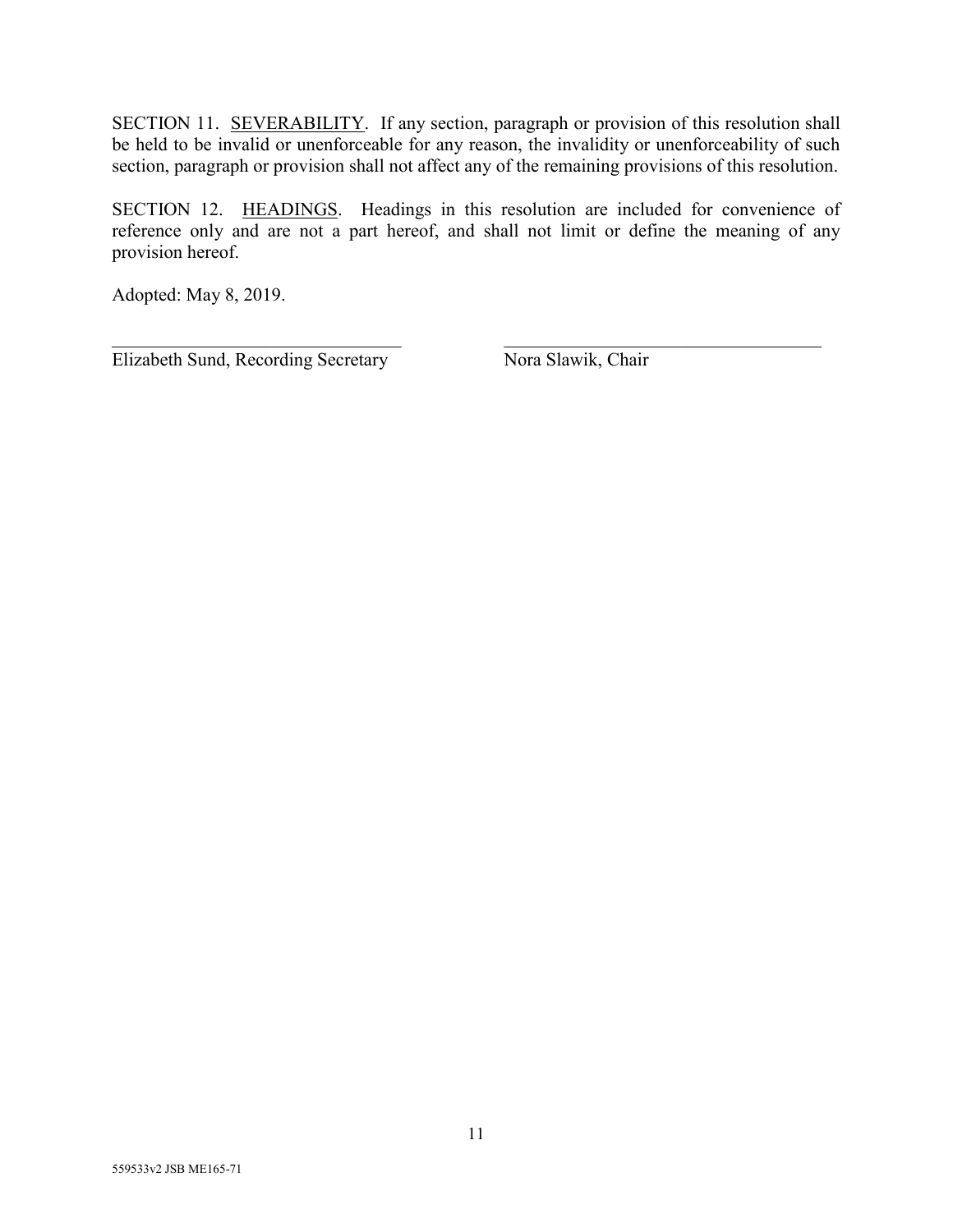## **EXHIBIT A**

## **THE COUNCIL HAS AUTHORIZED SPRINGSTED INCORPORATED TO NEGOTIATE THIS ISSUE ON ITS BEHALF. PROPOSALS WILL BE RECEIVED ON THE FOLLOWING BASIS:**

## **TERMS OF PROPOSAL**

#### **\$72,300,000\***

### **METROPOLITAN COUNCIL (MINNEAPOLIS-SAINT PAUL METROPOLITAN AREA) STATE OF MINNESOTA**

## **GENERAL OBLIGATION TRANSIT BONDS, SERIES 2019A**

## **(BOOK ENTRY ONLY)**

Proposals for the above-referenced obligations (the "Series 2019A Bonds") will be received by the Metropolitan Council (Minneapolis-Saint Paul Metropolitan Area) State of Minnesota (the "Council") on Wednesday, May 22, 2019, (the "Sale Date") until 10:00 A.M., Central Time at the offices of Springsted Incorporated ("Springsted"), 380 Jackson Street, Suite 300, Saint Paul, Minnesota, 55101, after which time proposals will be opened and tabulated. Consideration for award of the Series 2019A Bonds will be by the Chief Financial Officer subsequent to the opening of proposals.

## SUBMISSION OF PROPOSALS

Springsted will assume no liability for the inability of a bidder to reach Springsted prior to the time of sale specified above. All bidders are advised that each proposal shall be deemed to constitute a contract between the bidder and the Council to purchase the Series 2019A Bonds regardless of the manner in which the proposal is submitted.

(a) *Sealed Bidding.* Proposals may be submitted in a sealed envelope or by fax (651) 223-3046 to Springsted. Signed proposals, without final price or coupons, may be submitted to Springsted prior to the time of sale. The bidder shall be responsible for submitting to Springsted the final proposal price and coupons, by telephone (651) 223-3000 or fax (651) 223-3046 for inclusion in the submitted proposal.

## *OR*

(b) *Electronic Bidding.* Notice is hereby given that electronic proposals will be received via PARITY®. For purposes of the electronic bidding process, the time as maintained by PARITY® shall constitute the official time with respect to all proposals submitted to PARITY®. *Each bidder shall be solely responsible for making necessary arrangements to access PARITY*® *for purposes of submitting its electronic proposal in a timely manner and in compliance with the requirements of the Terms of Proposal*. Neither the Council, its agents, nor PARITY® shall have any duty or obligation to undertake registration to bid for any prospective bidder or to provide or ensure electronic access to any qualified prospective bidder, and neither the Council, its agents, nor PARITY® shall be responsible for a bidder's failure to register to bid or for any failure in the proper operation of, or have any liability for any delays or interruptions of or any damages caused by the services of PARITY®. The Council is using the services of PARITY® solely as a communication mechanism to conduct the electronic bidding for the Series 2019A Bonds, and PARITY® is not an agent of the Council.

If any provisions of this Terms of Proposal conflict with information provided by PARITY®, this Terms of Proposal shall control. Further information about PARITY®, including any fee charged, may be obtained from:

PARITY®, 1359 Broadway, 2<sup>nd</sup> Floor, New York, New York 10018 Customer Support: (212) 849-5000

*<sup>\*</sup> Preliminary; subject to change.*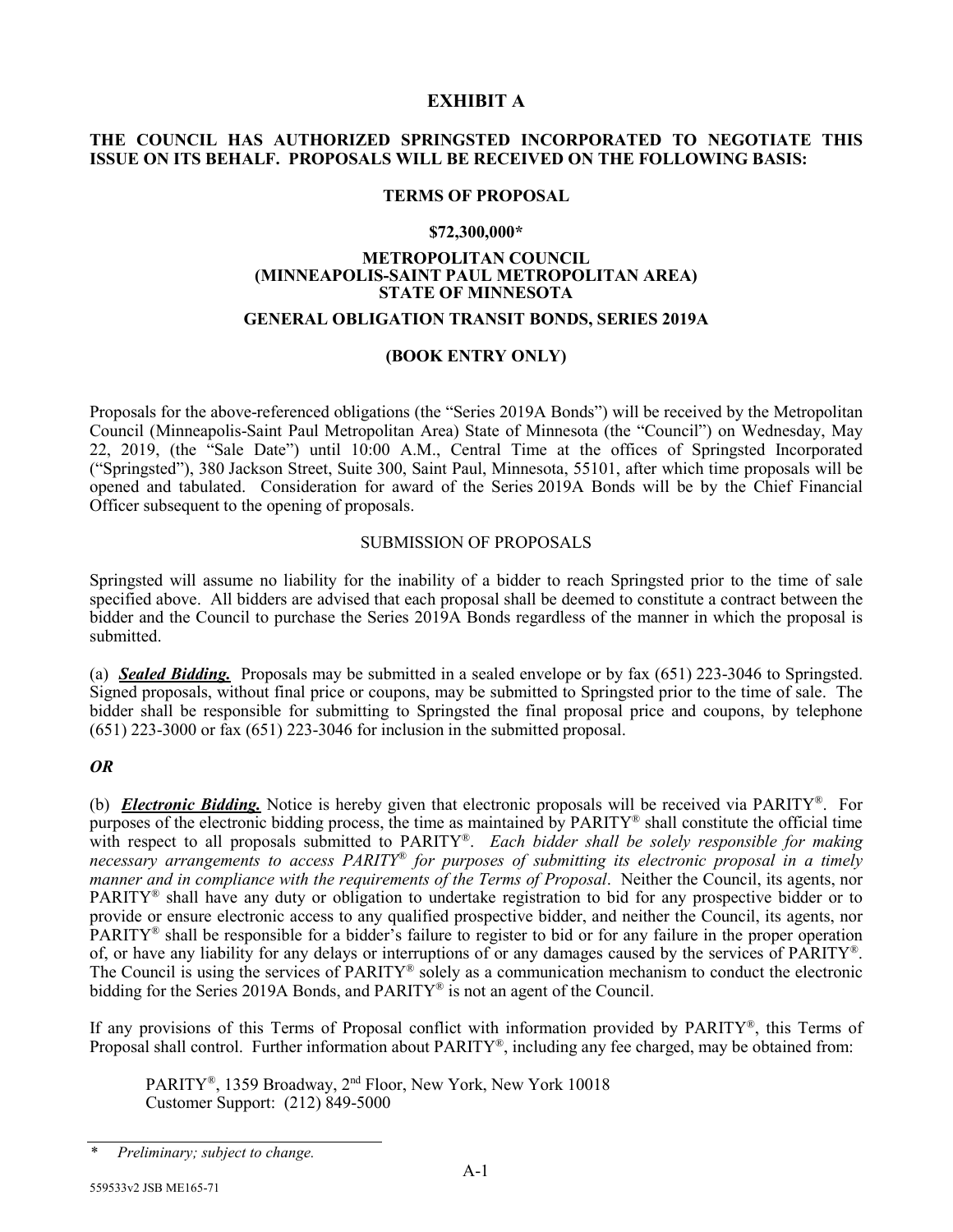#### DETAILS OF THE SERIES 2019A BONDS

The Series 2019A Bonds will be dated as of the date of delivery and will bear interest payable on March 1 and September 1 of each year, commencing March 1, 2020. Interest will be computed on the basis of a 360-day year of twelve 30-day months.

The Series 2019A Bonds will mature March 1 in the years and amounts\* as follows:

 \$15,800,000 \$ 6,250,000 \$6,250,000 \$6,250,000 \$6,250,000 \$6,250,000 \$6,250,000 \$6,250,000 \$6,250,000 \$6,500,000 *\* The Council reserves the right, after proposals are opened and prior to award, to increase or reduce the principal amount of the Series 2019A Bonds or the amount of any maturity or maturities in multiples of \$5,000. In the event the amount of any maturity is modified, the aggregate purchase price will be adjusted to result in the same gross spread per \$1,000 of Series 2019A Bonds as that of the original proposal. Gross spread for this purpose is the differential between the price paid to the Council for the new issue and the prices at which the proposal indicates the securities will be initially offered to the investing public.*

Proposals for the Series 2019A Bonds may contain a maturity schedule providing for a combination of serial bonds and term bonds. All term bonds shall be subject to mandatory sinking fund redemption at a price of par plus accrued interest to the date of redemption scheduled to conform to the maturity schedule set forth above. In order to designate term bonds, the proposal must specify "Years of Term Maturities" in the spaces provided on the proposal form.

#### BOOK ENTRY SYSTEM

The Series 2019A Bonds will be issued by means of a book entry system with no physical distribution of Series 2019A Bonds made to the public. The Series 2019A Bonds will be issued in fully registered form and one Series 2019A Bond, representing the aggregate principal amount of the Series 2019A Bonds maturing in each year, will be registered in the name of Cede  $\&$  Co. as nominee of The Depository Trust Company ("DTC"), New York, New York, which will act as securities depository for the Series 2019A Bonds. Individual purchases of the Series 2019A Bonds may be made in the principal amount of \$5,000 or any multiple thereof of a single maturity through book entries made on the books and records of DTC and its participants. Principal and interest are payable by the registrar to DTC or its nominee as registered owner of the Series 2019A Bonds. Transfer of principal and interest payments to participants of DTC will be the responsibility of DTC; transfer of principal and interest payments to beneficial owners by participants will be the responsibility of such participants and other nominees of beneficial owners. The lowest bidder (the "Purchaser"), as a condition of delivery of the Series 2019A Bonds, will be required to deposit the Series 2019A Bonds with DTC.

#### REGISTRAR

The Chief Financial Officer of the Council will serve as registrar for the Series 2019A Bonds.

#### OPTIONAL REDEMPTION

The Council may elect on March 1, 2026, and on any day thereafter, to redeem Series 2019A Bonds due on or after March 1, 2027. Redemption may be in whole or in part and if in part at the option of the Council and in such manner as the Council shall determine. If less than all Series 2019A Bonds of a maturity are called for redemption, the Council will notify DTC of the particular amount of such maturity to be redeemed. DTC will determine by lot the amount of each participant's interest in such maturity to be redeemed and each participant will then select by lot the beneficial ownership interests in such maturity to be redeemed. All redemptions shall be at a price of par plus accrued interest.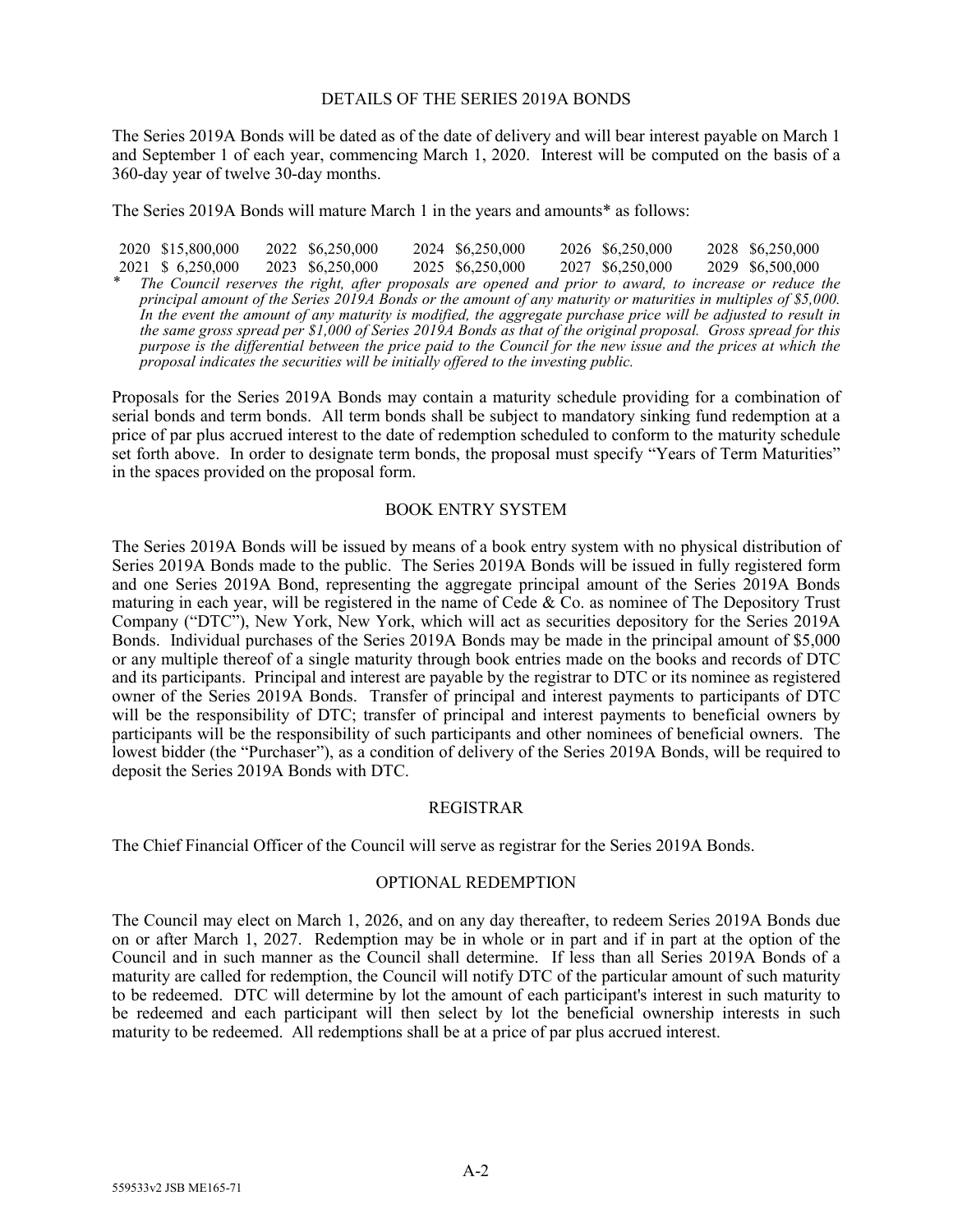#### SECURITY AND PURPOSE

The Series 2019A Bonds will be general obligations of the Council for which the Council will pledge its full faith and credit and power to levy direct general ad valorem taxes on all property in the Area (as defined herein) without limit as to rate or amount. The proceeds of the Series 2019A Bonds will be used to finance various transit system improvements.

### BIDDING PARAMETERS

Proposals shall be for not less than \$72,300,000 (Par) plus accrued interest, if any, on the total principal amount of the Series 2019A Bonds. No proposal can be withdrawn or amended after the time set for receiving proposals unless award of the Series 2019A Bonds is not made by the Chief Financial Officer or its designee following the opening of proposals, as designated by the Council pursuant to a resolution adopted on May 8, 2019. Rates shall be in integral multiples of 1/100 or 1/8 of 1%. The initial price to the public for each maturity as stated on the proposal must be 98.0% or greater. Series 2019A Bonds of the same maturity shall bear a single rate from the date of the Series 2019A Bonds to the date of maturity. No conditional proposals will be accepted.

## ESTABLISHMENT OF ISSUE PRICE

In order to provide the Council with information necessary for compliance with Section 148 of the Internal Revenue Code of 1986, as amended, and the Treasury Regulations promulgated thereunder (collectively, the "Code"), the Purchaser will be required to assist the Council in establishing the issue price of the Series 2019A Bonds and shall complete, execute, and deliver to the Council prior to the closing date, a written certification in a form acceptable to the Purchaser, the Council, and Bond Counsel (the "Issue Price Certificate") containing the following for each maturity of the Series 2019A Bonds (and, if different interest rates apply within a maturity, to each separate CUSIP number within that maturity): (i) the interest rate; (ii) the reasonably expected initial offering price to the "public" (as said term is defined in Treasury Regulation Section 1.148-1(f) (the "Regulation")) or the sale price; and (iii) pricing wires or equivalent communications supporting such offering or sale price. Any action to be taken or documentation to be received by the Council pursuant hereto may be taken or received on behalf of the Council by Springsted.

The Council intends that the sale of the Series 2019A Bonds pursuant to this Terms of Proposal shall constitute a "competitive sale" as defined in the Regulation based on the following:

- (i) the Council shall cause this Terms of Proposal to be disseminated to potential bidders in a manner that is reasonably designed to reach potential bidders;
- (ii) all bidders shall have an equal opportunity to submit a bid;
- (iii) the Council reasonably expects that it will receive bids from at least three bidders that have established industry reputations for underwriting municipal bonds such as the Series 2019A Bonds; and
- (iv) the Council anticipates awarding the sale of the Series 2019A Bonds to the bidder who provides a proposal with the lowest true interest cost, as set forth in this Terms of Proposal (See "AWARD" herein).

Any bid submitted pursuant to this Terms of Proposal shall be considered a firm offer for the purchase of the Series 2019A Bonds, as specified in the proposal. The Purchaser shall constitute an "underwriter" as said term is defined in the Regulation. By submitting its proposal, the Purchaser confirms that it shall require any agreement among underwriters, a selling group agreement, or other agreement to which it is a party relating to the initial sale of the Series 2019A Bonds, to include provisions requiring compliance with the provisions of the Code and the Regulation regarding the initial sale of the Series 2019A Bonds.

If all of the requirements of a "competitive sale" are not satisfied, the Council shall advise the Purchaser of such fact prior to the time of award of the sale of the Series 2019A Bonds to the Purchaser. **In such event, any proposal submitted will not be subject to cancellation or withdrawal.** Within twenty-four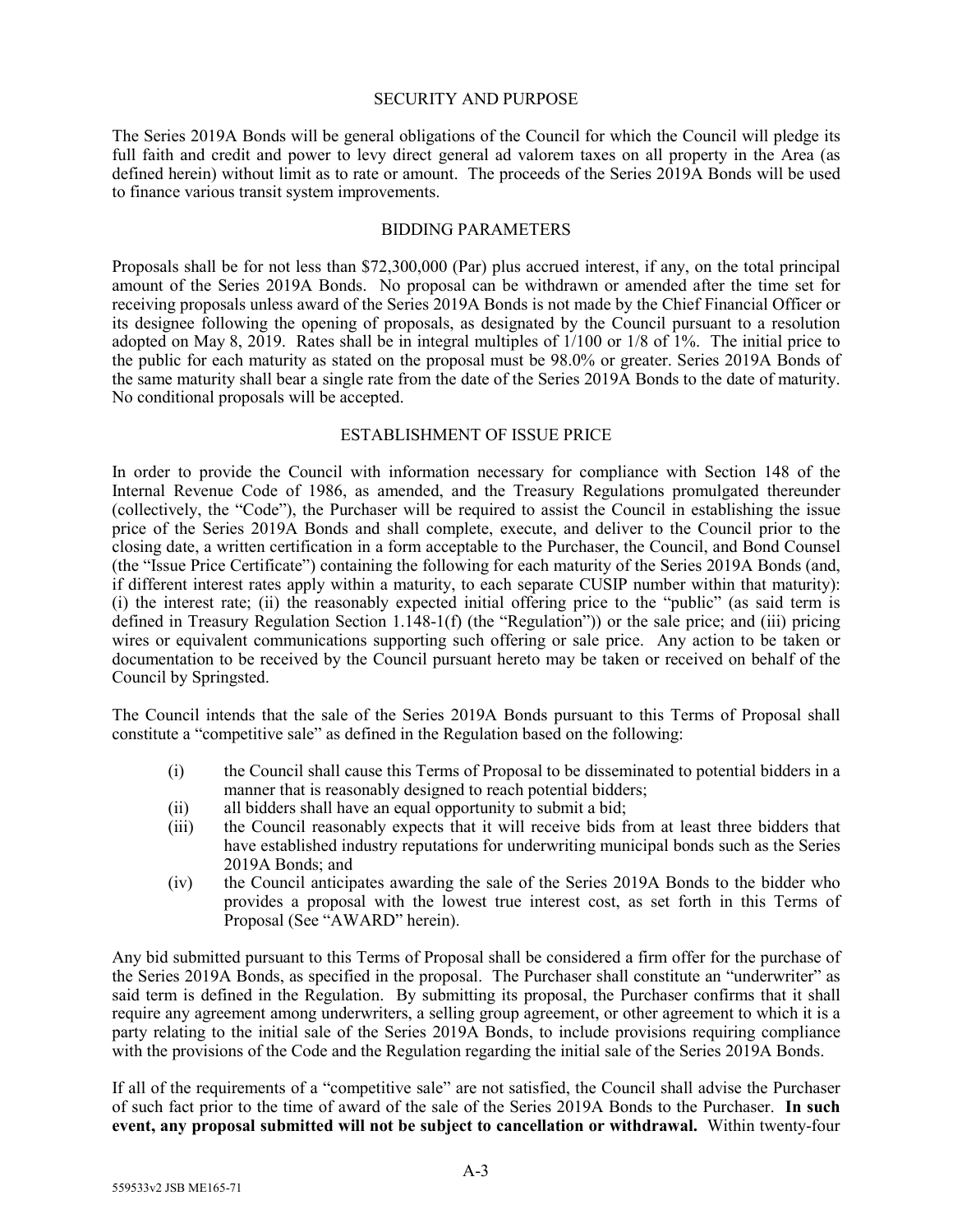(24) hours of the notice of award of the sale of the Series 2019A Bonds, the Purchaser shall advise the Council and Springsted if 10% of any maturity of the Series 2019A Bonds (and, if different interest rates apply within a maturity, to each separate CUSIP number within that maturity) has been sold to the public and the price at which it was sold. The Council will treat such sale price as the "issue price" for such maturity, applied on a maturity-by-maturity basis. The Council will not require the Purchaser to comply with that portion of the Regulation commonly described as the "hold-the-offering-price" requirement for the remaining maturities, but the Purchaser may elect such option. If the Purchaser exercises such option, the Council will apply the initial offering price to the public provided in the proposal as the issue price for such maturities. If the Purchaser does not exercise that option, it shall thereafter promptly provide the Council and Springsted the prices at which 10% of such maturities are sold to the public; provided such determination shall be made and the Council and Springsted notified of such prices whether or not the closing date has occurred, until the 10% test has been satisfied as to each maturity of the Series 2019A Bonds or until all of the Series 2019A Bonds of a maturity have been sold.

## GOOD FAITH DEPOSIT

To have its proposal considered for award, the Purchaser is required to submit a good faith deposit to the Council in the amount of \$723,000 (the "Deposit") no later than 1:00 P.M., Central Time on the Sale Date. The Deposit may be delivered as described herein in the form of either (i) a certified or cashier's check payable to the Council; or (ii) a wire transfer. The Purchaser shall be solely responsible for the timely delivery of its Deposit whether by check or wire transfer. Neither the Council nor Springsted have any liability for delays in the receipt of the Deposit. If the Deposit is not received by the specified time, the Council may, at its sole discretion, reject the proposal of the lowest bidder, direct the second lowest bidder to submit a Deposit, and thereafter award the sale to such bidder.

*Certified or Cashier's Check*. A Deposit made by certified or cashier's check will be considered timely delivered to the Council if it is made payable to the Council and delivered to Springsted Municipal Advisors, LLC, 380 Jackson Street, Suite 300, Saint Paul, Minnesota 55101 by the time specified above.

*Wire Transfer*. A Deposit made by wire will be considered timely delivered to the Council upon submission of a federal wire reference number by the specified time. Wire transfer instructions will be available from Springsted following the receipt and tabulation of proposals. The successful bidder must send an e-mail including the following information: (i) the federal reference number and time released; (ii) the amount of the wire transfer; and (iii) the issue to which it applies.

Once an award has been made, the Deposit received from the Purchaser will be retained by the Council and no interest will accrue to the Purchaser. The amount of the Deposit will be deducted at settlement from the purchase price. In the event the Purchaser fails to comply with the accepted proposal, said amount will be retained by the Council.

## AWARD

The Series 2019A Bonds will be awarded on the basis of the lowest interest rate to be determined on a true interest cost (TIC) basis calculated on the proposal prior to any adjustment made by the Council. The Council's computation of the interest rate of each proposal, in accordance with customary practice, will be controlling.

The Council will reserve the right to: (i) waive non-substantive informalities of any proposal or of matters relating to the receipt of proposals and award of the Series 2019A Bonds, (ii) reject all proposals without cause, and (iii) reject any proposal that the Council determines to have failed to comply with the terms herein.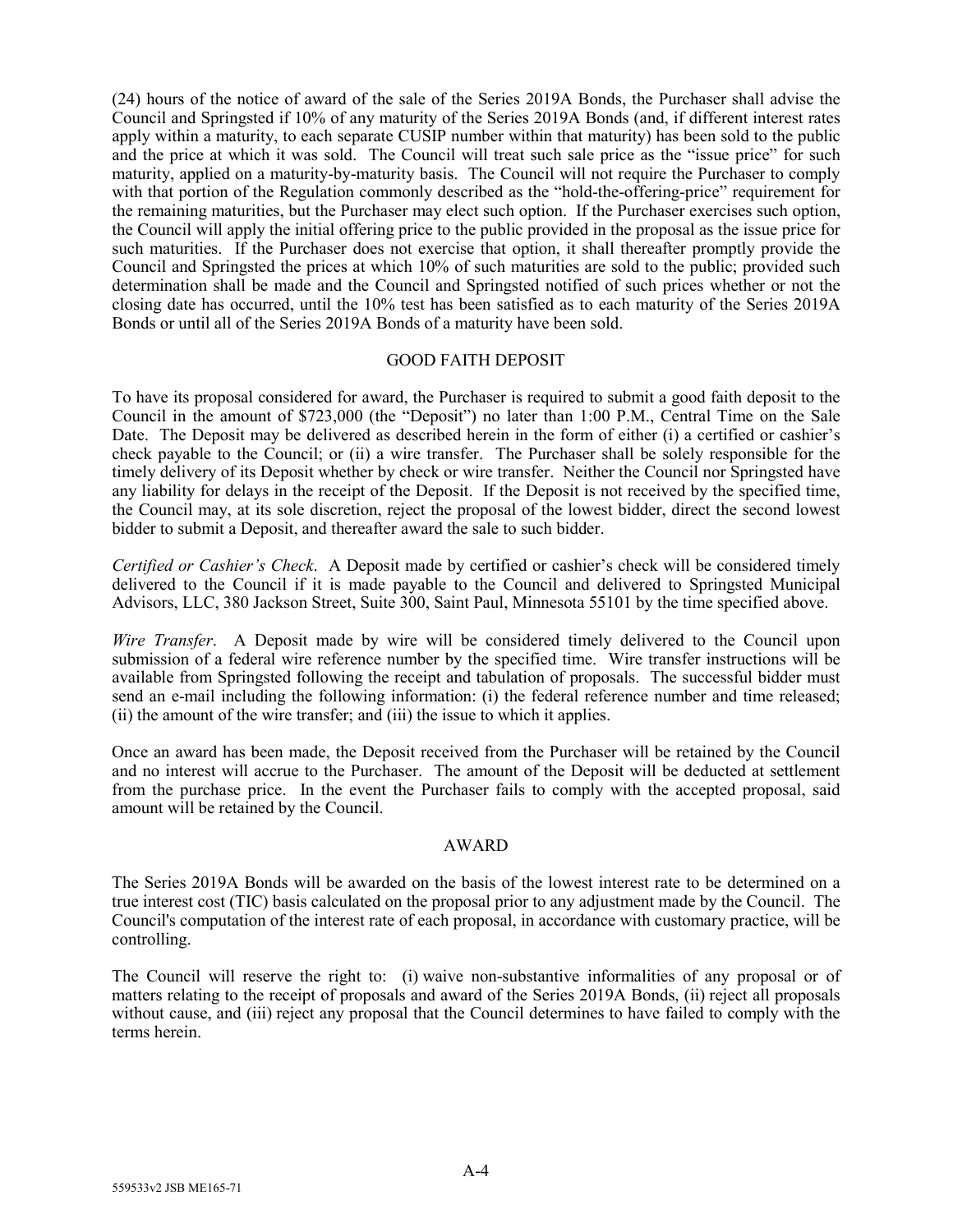#### CUSIP NUMBERS

If the Series 2019A Bonds qualify for the assignment of CUSIP numbers such numbers will be printed on the Series 2019A Bonds; however, neither the failure to print such numbers on any Series 2019A Bond nor any error with respect thereto will constitute cause for failure or refusal by the Purchaser to accept delivery of the Series 2019A Bonds. Springsted will apply for CUSIP numbers pursuant to Rule G-34 implemented by the Municipal Securities Rulemaking Board. The CUSIP Service Bureau charge for the assignment of CUSIP identification numbers shall be paid by the Purchaser.

#### **SETTLEMENT**

On or about June 19, 2019, the Series 2019A Bonds will be delivered without cost to the Purchaser through DTC in New York, New York. Delivery will be subject to receipt by the Purchaser of an approving legal opinion of Kennedy & Graven, Chartered of Minneapolis, Minnesota, and of customary closing papers, including a no-litigation certificate. On the date of settlement, payment for the Series 2019A Bonds shall be made in federal, or equivalent, funds that shall be received at the offices of the Council or its designee not later than 12:00 Noon, Central Time. Unless compliance with the terms of payment for the Series 2019A Bonds has been made impossible by action of the Council, or its agents, the Purchaser shall be liable to the Council for any loss suffered by the Council by reason of the Purchaser's non-compliance with said terms for payment.

### CONTINUING DISCLOSURE

In accordance with SEC Rule  $15c2-12(b)(5)$ , the Council will undertake, pursuant to the resolution awarding sale of the Series 2019A Bonds, to provide annual reports and notices of certain events. A description of this undertaking is set forth in the Official Statement. The Purchaser's obligation to purchase the Series 2019A Bonds will be conditioned upon receiving evidence of this undertaking at or prior to delivery of the Series 2019A Bonds.

#### OFFICIAL STATEMENT

The Council has authorized the preparation of a Preliminary Official Statement containing pertinent information relative to the Series 2019A Bonds, and said Preliminary Official Statement has been deemed final by the Council as of the date thereof within the meaning of Rule 15c2-12 of the Securities and Exchange Commission. For copies of the Preliminary Official Statement or for any additional information prior to sale, any prospective purchaser is referred to the Municipal Advisor to the Council, Springsted Incorporated, 380 Jackson Street, Suite 300, Saint Paul, Minnesota 55101, telephone  $(651)$  223-3000.

A Final Official Statement (as that term is defined in Rule 15c2-12) will be prepared, specifying the maturity dates, principal amounts, and interest rates of the Series 2019A Bonds, together with any other information required by law. By awarding the Series 2019A Bonds to the Purchaser, the Council agrees that, no more than seven business days after the date of such award, it shall provide without cost to the Purchaser up to 25 copies of the Final Official Statement. The Council designates the Purchaser as its agent for purposes of distributing copies of the Final Official Statement to each syndicate member, if applicable. The Purchaser agrees that if its proposal is accepted by the Council, (i) it shall accept designation and (ii) it shall enter into a contractual relationship with its syndicate members for purposes of assuring the receipt of the Final Official Statement by each such syndicate member.

Dated May 8, 2019 BY ORDER OF THE METROPOLITAN COUNCIL

/s/ Mary Bogie Chief Financial Officer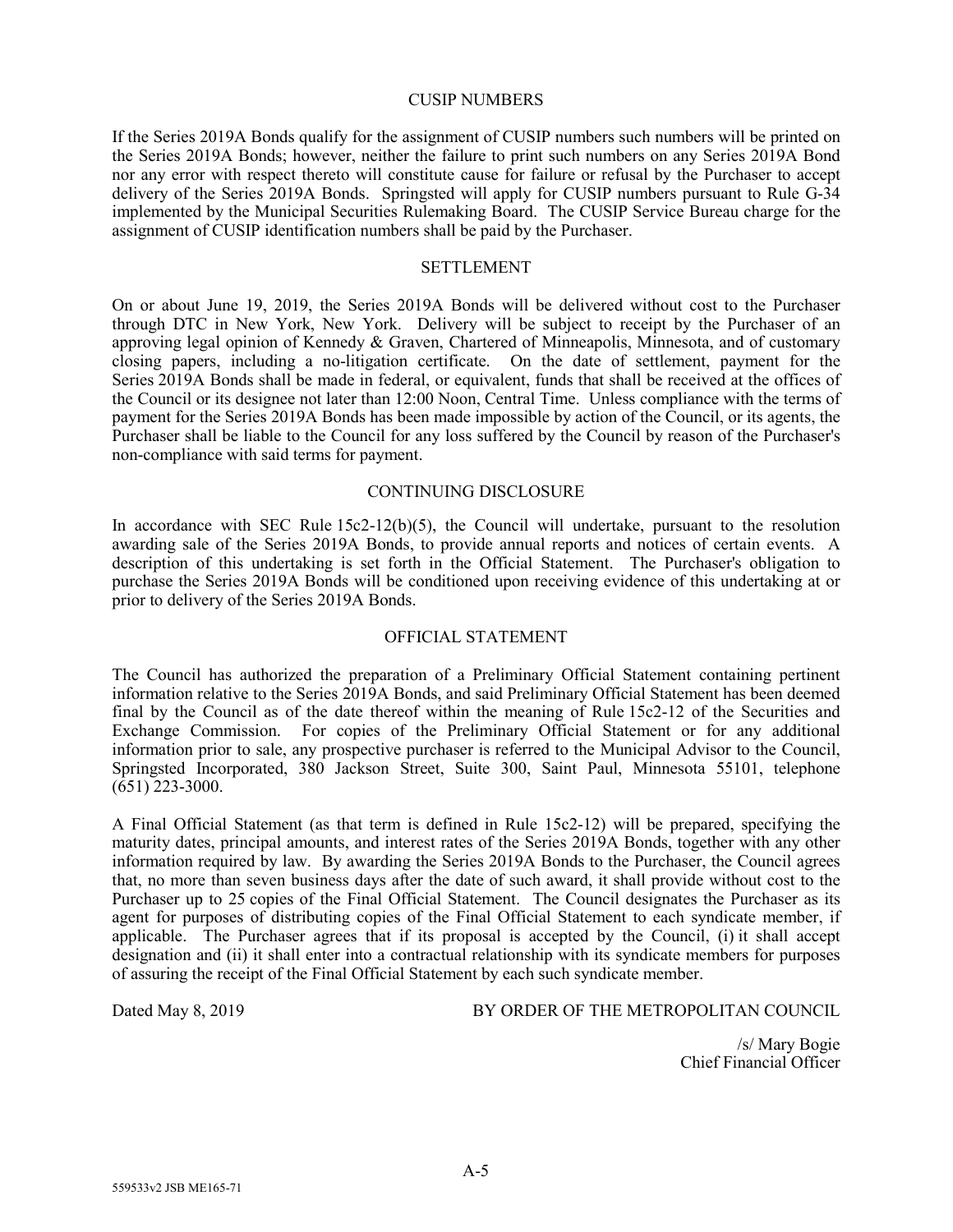## **EXHIBIT B**

## **CONTINUING DISCLOSURE UNDERTAKING**

(a) Purpose and Beneficiaries. To provide for the public availability of certain information relating to the Bonds and the security therefor and to permit the original purchaser and other participating underwriters in the primary offering of the Bonds to comply with amendments to Rule 15c2-12 promulgated by the Securities and Exchange Commission (the SEC) under the Securities Exchange Act of 1934 (17 C.F.R. § 240.15c2-12), relating to continuing disclosure (as in effect and interpreted from time to time, the Rule), which will enhance the marketability of the Bonds, the Issuer hereby makes the following covenants and agreements for the benefit of the Owners (as hereinafter defined) from time to time of the outstanding Bonds. The Issuer is the only "obligated person" in respect of the Bonds within the meaning of the Rule for purposes of identifying the entities in respect of which continuing disclosure must be made. If the Issuer fails to comply with any provisions of this section, any person aggrieved thereby, including the Owners of any outstanding Bonds, may take whatever action at law or in equity may appear necessary or appropriate to enforce performance and observance of any agreement or covenant contained in this section, including an action for a writ of mandamus or specific performance. Direct, indirect, consequential and punitive damages shall not be recoverable for any default hereunder to the extent permitted by law. Notwithstanding anything to the contrary contained herein, in no event shall a default under this section constitute a default under the Bonds or under any other provision of this resolution. As used in this section, "Owner" means, in respect of a Bond, the registered owner or owners thereof appearing in the register maintained by the Registrar or any "Beneficial Owner" (as hereinafter defined) thereof, if such Beneficial Owner provides to the Registrar evidence of such beneficial ownership in form and substance reasonably satisfactory to the Registrar. As used herein, "Beneficial Owner" means, in respect of a Bond, any person or entity which (i) has the power, directly or indirectly, to vote or consent with respect to, or to dispose of ownership of, such Bond (including persons or entities holding Bonds through nominees, depositories or other intermediaries), or (ii) is treated as the owner of the Bond for federal income tax purposes.

(b) Information To Be Disclosed. The Issuer will provide, in the manner set forth in subsection (c) hereof, either directly or indirectly through an agent designated by the Issuer, the following information at the following times:

(1) Within 9 months after the end of each fiscal year of the Issuer, commencing with the fiscal year ending December 31, 2018, the following financial information and operating data in respect of the Issuer (the Disclosure Information):

(A) the audited financial statements of the Issuer for such fiscal year, accompanied by the audit report and opinion of the accountant or government auditor relating thereto, as permitted or required by the laws of the State of Minnesota, containing balance sheets as of the end of such fiscal year and a statement of operations, changes in fund balances and cash flows for the fiscal year then ended, showing in comparative form such figures for the preceding fiscal year of the Issuer, prepared in accordance with generally accepted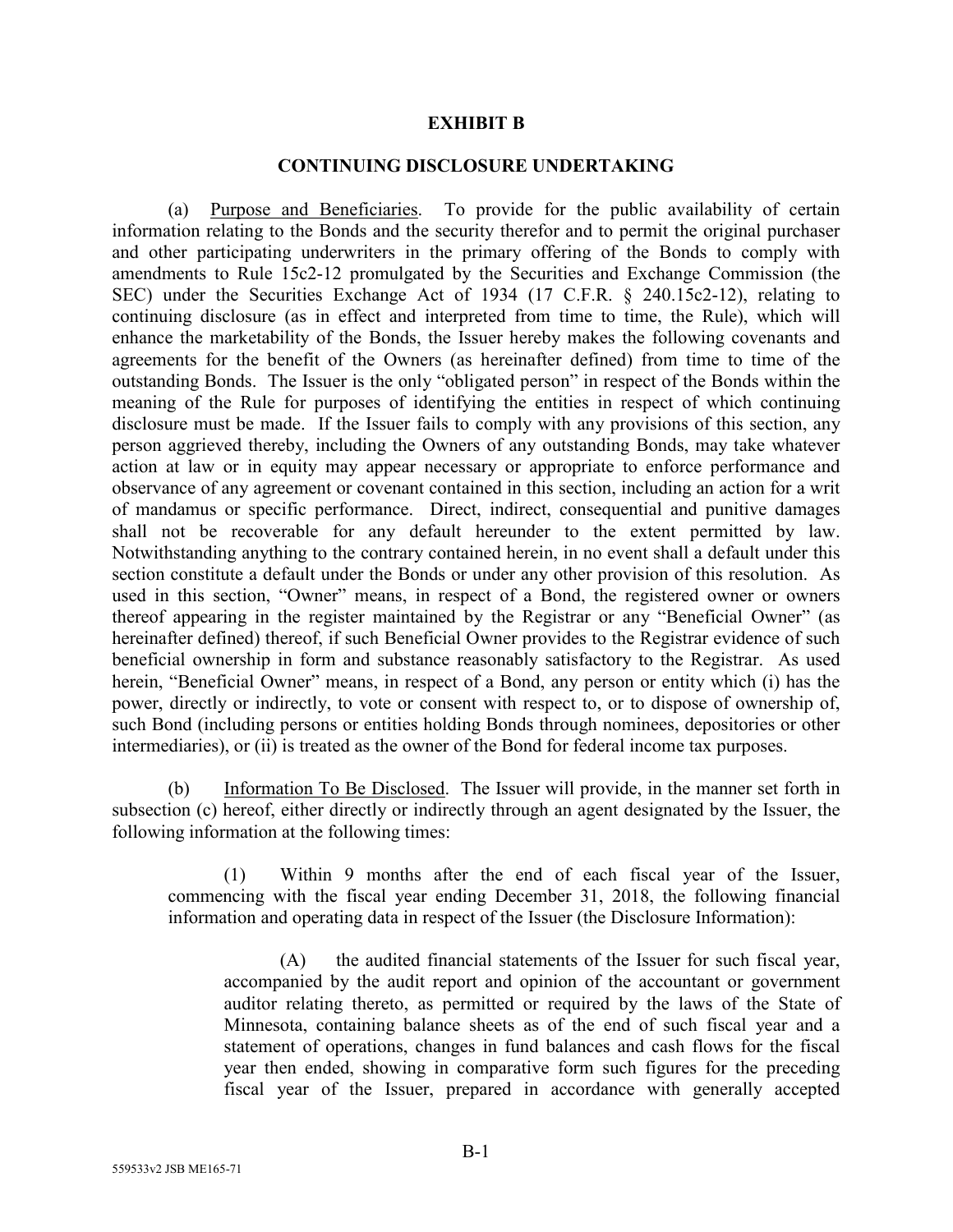accounting principles promulgated by the Governmental Accounting Standards Board or as otherwise provided under Minnesota law, as in effect from time to time, or, if and to the extent such financial statements have not been prepared in accordance with such generally accepted accounting principles for reasons beyond the reasonable control of the Issuer, noting the discrepancies therefrom and the effect thereof, and certified as to accuracy and completeness in all material respects by the fiscal officer of the Issuer; and

(B) to the extent not included in the financial statements referred to in paragraph (A) hereof, the information for such fiscal year or for the period most recently available of the type contained in the Official Statement under headings: "Indebtedness of the Council and Its Agencies," "Council Property Values" and "Council Financial Information," which information may be unaudited.

Notwithstanding the foregoing paragraph, if the audited financial statements are not available by the date specified, the Issuer shall provide on or before such date unaudited financial statements in the format required for the audited financial statements as part of the Disclosure Information and, within 10 days after the receipt thereof, the Issuer shall provide the audited financial statements. Any or all of the Disclosure Information may be incorporated by reference, if it is updated as required hereby, from other documents, including official statements, that have been filed with the SEC or have been made available to the public on the Internet Web site of the Municipal Securities Rulemaking Board (the "MSRB"). The Issuer shall clearly identify in the Disclosure Information each document so incorporated by reference. If any part of the Disclosure Information can no longer be generated because the operations of the Issuer have materially changed or been discontinued, such Disclosure Information need no longer be provided if the Issuer includes in the Disclosure Information a statement to such effect; provided, however, if such operations have been replaced by other Issuer operations in respect of which data is not included in the Disclosure Information and the Issuer determines that certain specified data regarding such replacement operations would be a Material Fact (as defined in paragraph (3) hereof), then, from and after such determination, the Disclosure Information shall include such additional specified data regarding the replacement operations. If the Disclosure Information is changed or this section is amended as permitted by this paragraph  $(b)(1)$ , then the Issuer shall include in the next Disclosure Information to be delivered hereunder, to the extent necessary, an explanation of the reasons for the amendment and the effect of any change in the type of financial information or operating data provided.

(2) In a timely manner not in excess of ten business days after the occurrence of the event, notice of the occurrence of any of the following events (each a "Material Fact"):

- (A) Principal and interest payment delinquencies;
- (B) Non-payment related defaults, if material;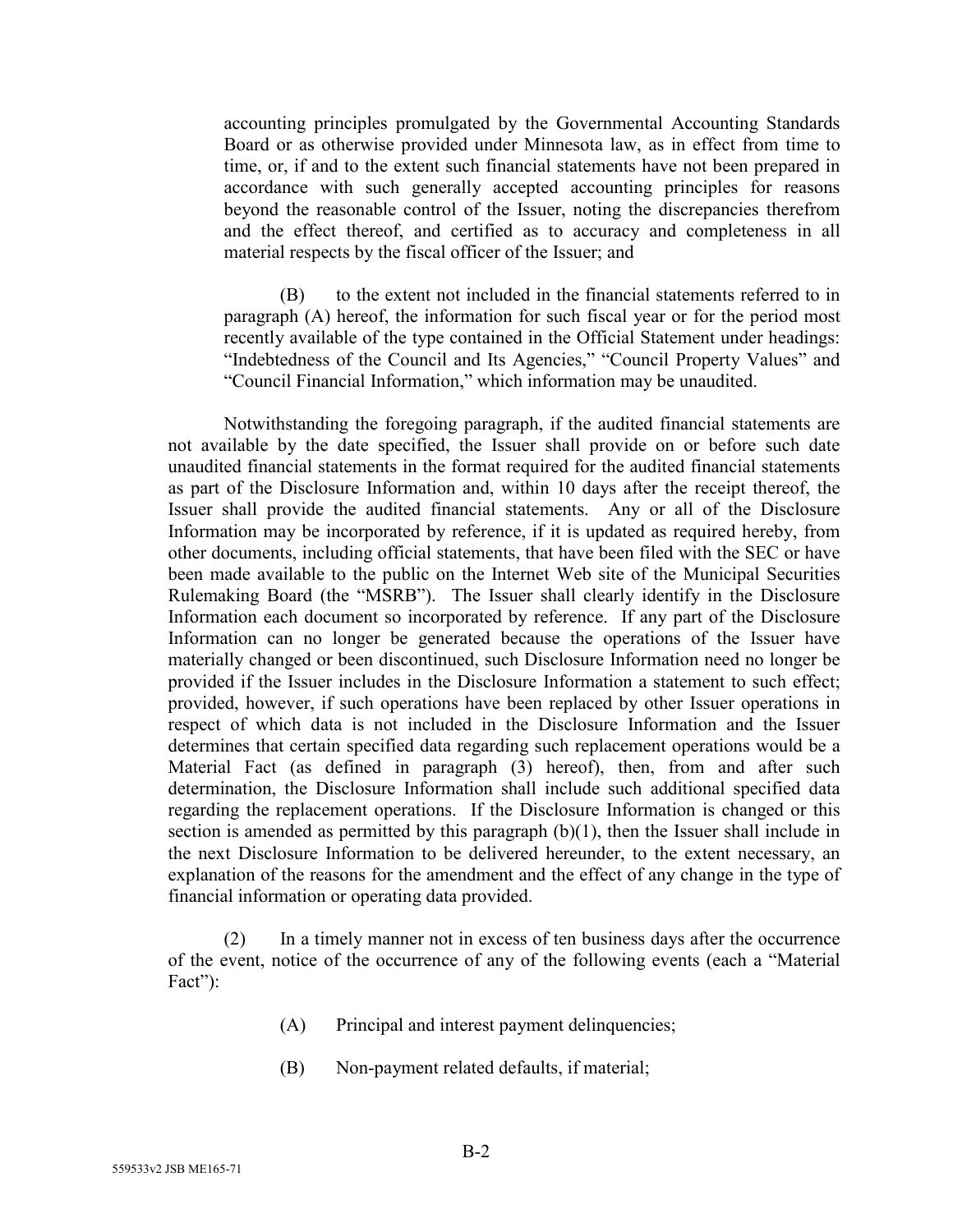(C) Unscheduled draws on debt service reserves reflecting financial difficulties;

(D) Unscheduled draws on credit enhancements reflecting financial difficulties;

(E) Substitution of credit or liquidity providers, or their failure to perform;

(F) Adverse tax opinions, the issuance by the Internal Revenue Service of proposed or final determinations of taxability, Notices of Proposed Issue (IRS Form 5701-TEB) or other material notices or determinations with respect to the tax status of the security, or other material events affecting the tax status of the security;

(G) Modifications to rights of security holders, if material;

- (H) Bond calls, if material, and tender offers;
- (I) Defeasances;

(J) Release, substitution, or sale of property securing repayment of the securities, if material; and

(K) Rating changes;

(L) Bankruptcy, insolvency, receivership or similar event of the obligated person;

(M) The consummation of a merger, consolidation, or acquisition involving an obligated person or the sale of all or substantially all of the assets of the obligated person, other than in the ordinary course of business, the entry into a definitive agreement to undertake such an action or the termination of a definitive agreement relating to any such actions, other than pursuant to its terms, if material;

(N) Appointment of a successor or additional trustee or the change of name of a trustee, if material; and

(O) Failure of an issuer or obligated person to provide annual financial information as required.

(P) Incurrence of a Financial Obligation of the obligated person, if material, or agreement to covenants, events of default, remedies, priority rights, or other similar terms of a Financial Obligation of the obligated person, any of which affect security holders, if material; and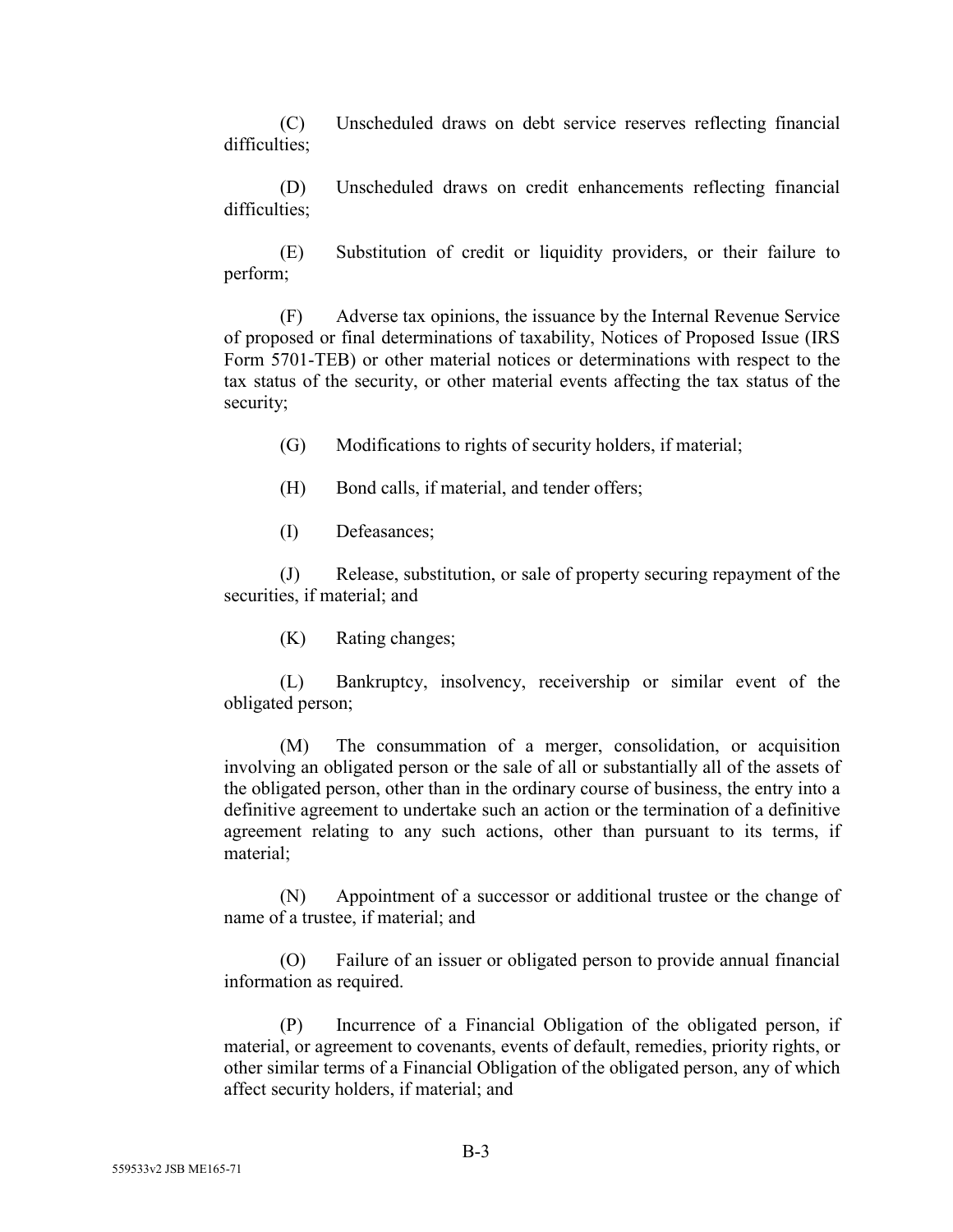(Q) Default, event of acceleration termination event, modification of terms, or other similar events under the terms of a Financial Obligation of the obligated person, any of which reflect financial difficulties.

As used herein, a "Material Fact" is a fact as to which a substantial likelihood exists that a reasonably prudent investor would attach importance thereto in deciding to buy, hold or sell a Bond or, if not disclosed, would significantly alter the total information otherwise available to an investor from the Official Statement, information disclosed hereunder or information generally available to the public. Notwithstanding the foregoing sentence, a "Material Fact" is also an event that would be deemed "material" for purposes of the purchase, holding or sale of a Bond within the meaning of applicable federal securities laws, as interpreted at the time of discovery of the occurrence of the event.

As used herein, a "Financial Obligation" means a (a) debt obligation; (b) derivative instrument entered into in connection with, or pledged as security or a source of payment for, an existing or planned debt obligation; or (c) guarantee of a Financial Obligation as described in clause (a) or (b). The term "Financial Obligation" shall not include municipal securities as to which a final official statement has been provided to the MSRB consistent with the Rule.

(3) In a timely manner, notice of the occurrence of any of the following events or conditions:

(A) the failure of the Issuer to provide the Disclosure Information required under paragraph (b)(1) at the time specified thereunder;

(B) the amendment or supplementing of this section pursuant to subsection (d), together with a copy of such amendment or supplement and any explanation provided by the Issuer under subsection  $(d)(2)$ ;

(C) the termination of the obligations of the Issuer under this section pursuant to subsection (d);

(D) any change in the accounting principles pursuant to which the financial statements constituting a portion of the Disclosure Information or the audited financial statements, if any, furnished pursuant to subsection (b)(2) or (3) are prepared; and

(E) any change in the fiscal year of the Issuer.

(c) Manner of Disclosure.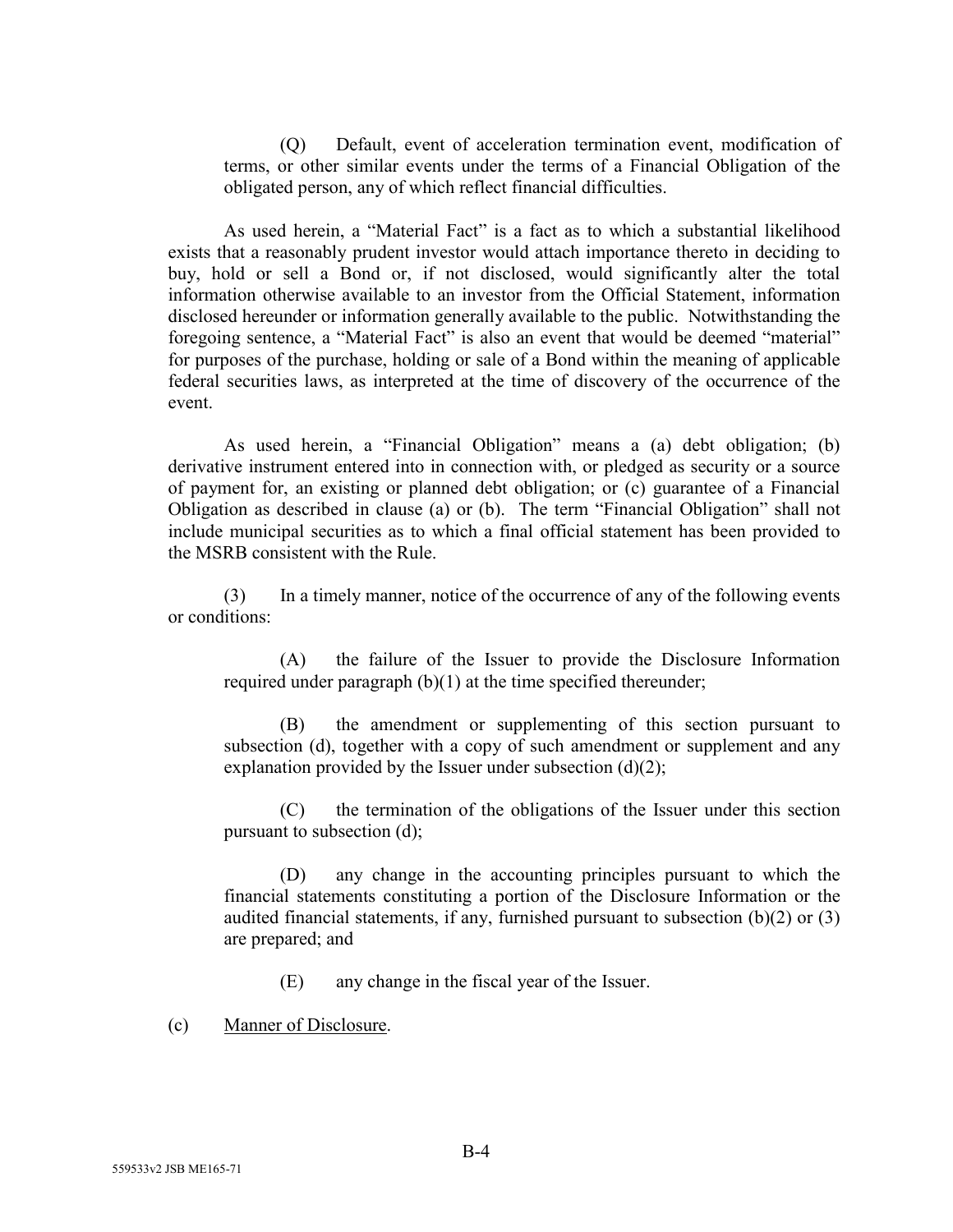(1) The Issuer agrees to make available to the MSRB, in an electronic format as prescribed by the MSRB from time to time, the information described in subsection (b).

(2) The Issuer further agrees to make available, by electronic transmission, overnight delivery, mail or other means, as appropriate, the information described in subsection (b) to any rating agency then maintaining a rating of the Bonds at the request of the Issuer and, at the expense of such Owner, to any Owner who requests in writing such information, at the time of transmission under paragraph (1) of this subsection (c), or, if such information is transmitted with a subsequent time of release, at the time such information is to be released.

(3) All documents provided to the MSRB pursuant to this subsection (c) shall be accompanied by identifying information as prescribed by the MSRB from time to time.

# (d) Term; Amendments; Interpretation.

(1) The covenants of the Issuer in this section shall remain in effect so long as any Bonds are outstanding. Notwithstanding the preceding sentence, however, the obligations of the Issuer under this section shall terminate and be without further effect as of any date on which the Issuer delivers to the Registrar an opinion of Issuer's current Bond Counsel to the effect that, because of legislative action or final judicial or administrative actions or proceedings, the failure of the Issuer to comply with the requirements of this section will not cause participating underwriters in the primary offering of the Bonds to be in violation of the Rule or other applicable requirements of the Securities Exchange Act of 1934, as amended, or any statutes or laws successory thereto or amendatory thereof.

(2) This section (and the form and requirements of the Disclosure Information) may be amended or supplemented by the Issuer from time to time, without notice to (except as provided in paragraph  $(c)(3)$  hereof) or the consent of the Owners of any Bonds, by a resolution of this Council filed in the office of the recording officer of the Issuer accompanied by an opinion of Issuer's current Bond Counsel, who may rely on certificates of the Issuer and others and the opinion may be subject to customary qualifications, to the effect that: (i) such amendment or supplement (a) is made in connection with a change in circumstances that arises from a change in law or regulation or a change in the identity, nature or status of the Issuer or the type of operations conducted by the Issuer, or (b) is required by, or better complies with, the provisions of paragraph (b)(5) of the Rule; (ii) this section as so amended or supplemented would have complied with the requirements of paragraph (b)(5) of the Rule at the time of the primary offering of the Bonds, giving effect to any change in circumstances applicable under clause (i)(a) and assuming that the Rule as in effect and interpreted at the time of the amendment or supplement was in effect at the time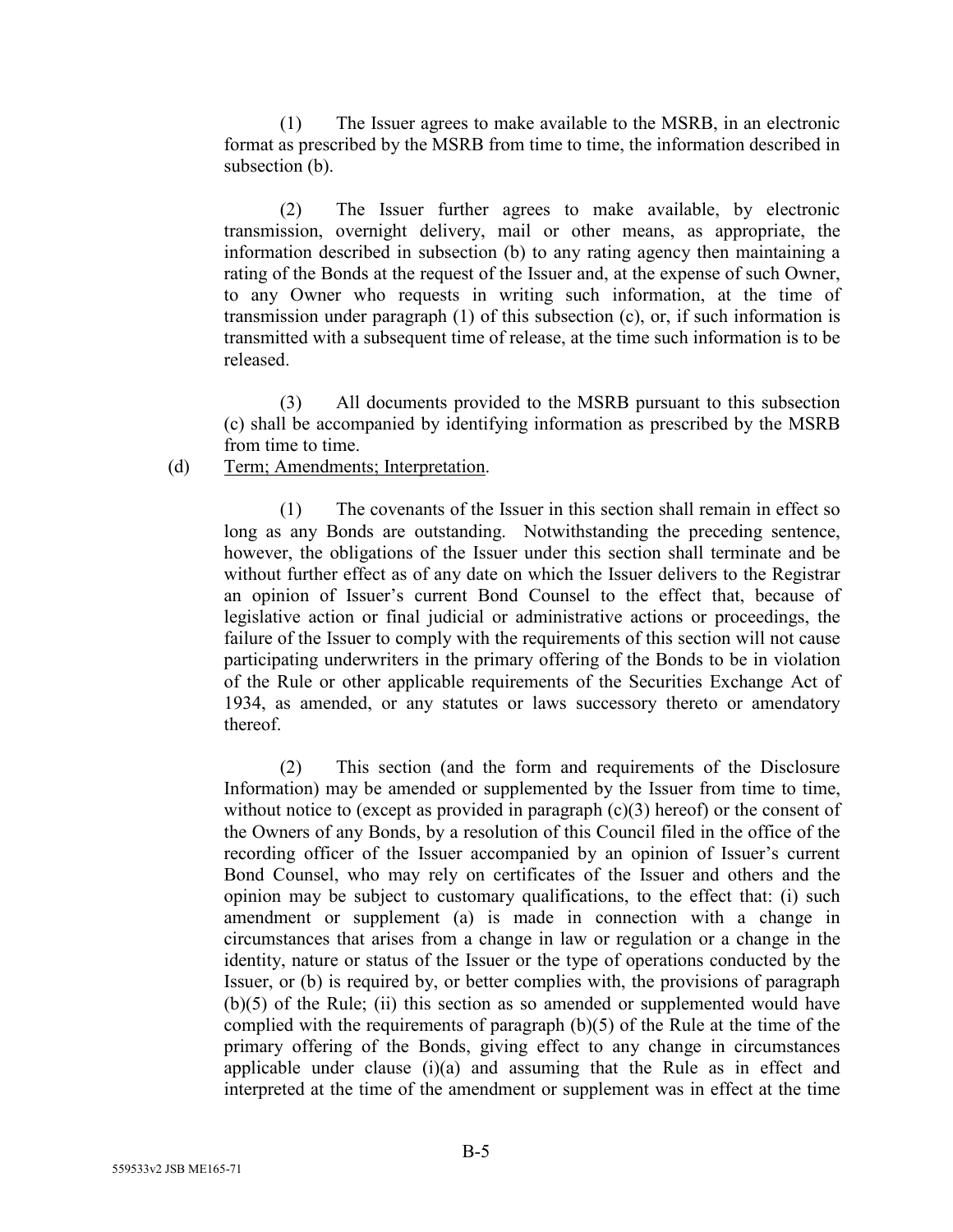of the primary offering; and (iii) such amendment or supplement does not materially impair the interests of the Owners under the Rule.

If the Disclosure Information is so amended, the Issuer agrees to provide, contemporaneously with the effectiveness of such amendment, an explanation of the reasons for the amendment and the effect, if any, of the change in the type of financial information or operating data being provided hereunder.

(3) This section is entered into to comply with the continuing disclosure provisions of the Rule and should be construed so as to satisfy the requirements of paragraph (b)(5) of the Rule.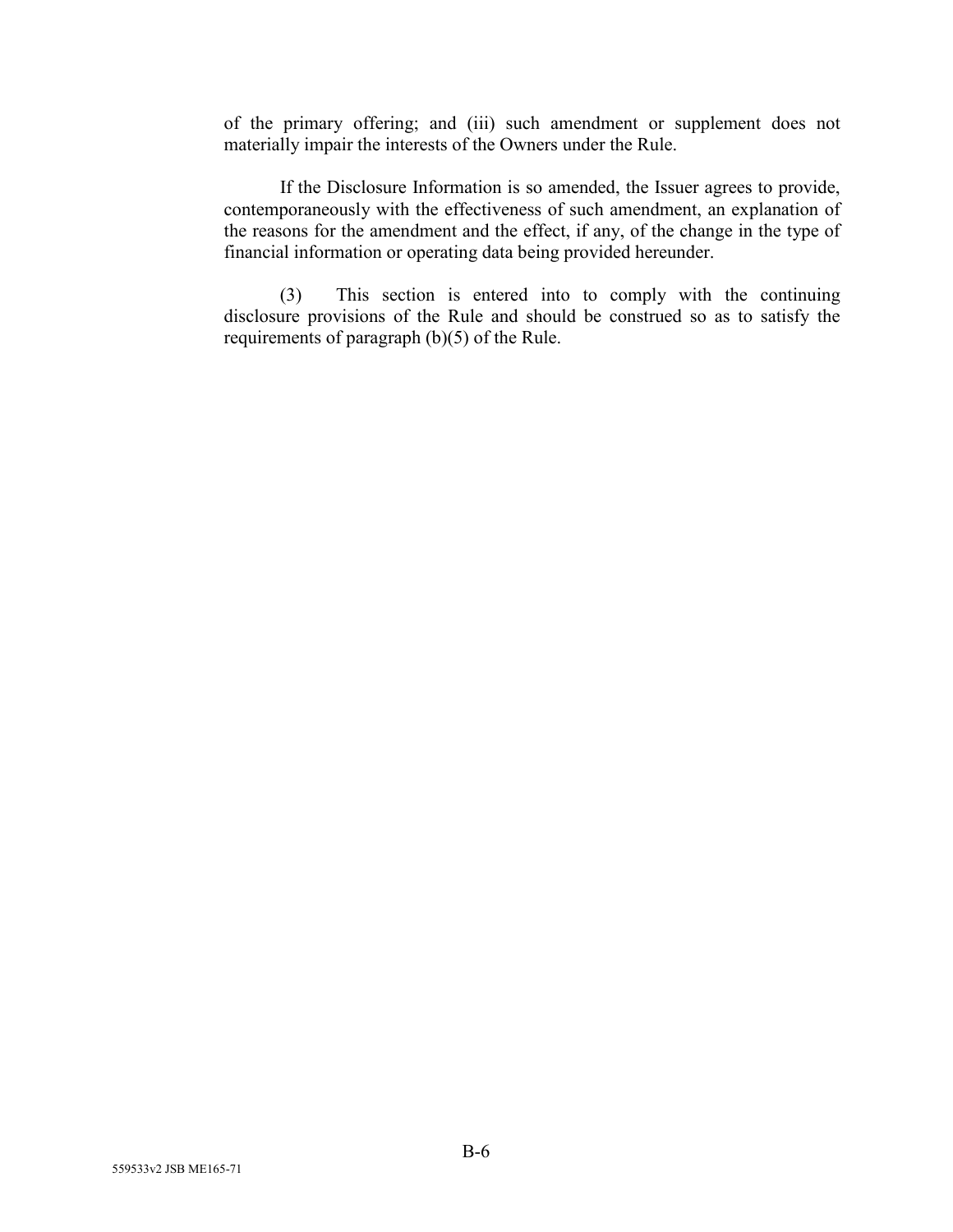# **EXHIBIT C BOND FORM**

# UNITED STATES OF AMERICA STATE OF MINNESOTA ANOKA, CARVER, DAKOTA, HENNEPIN, RAMSEY, SCOTT AND WASHINGTON COUNTIES

# METROPOLITAN COUNCIL (MINNEAPOLIS-ST. PAUL METROPOLITAN AREA) GENERAL OBLIGATION TRANSIT BOND, SERIES 2019A

| $No. R-$                 |                     |                   |              |  |
|--------------------------|---------------------|-------------------|--------------|--|
| Rate                     | Date of<br>Maturity | Original<br>Issue | <b>CUSIP</b> |  |
| $\frac{0}{0}$            | March $1, 20$       | 2019              |              |  |
| <b>REGISTERED OWNER:</b> | CEDE & CO.          |                   |              |  |

## PRINCIPAL AMOUNT: DOLLARS

METROPOLITAN COUNCIL, a public corporation having jurisdiction over the Minneapolis-St. Paul metropolitan area comprising the Counties of Anoka, Carver, Dakota (excluding the City of Northfield), Hennepin (excluding the Cities of Hanover and Rockford), Ramsey, Scott (excluding the City of New Prague), and Washington, Minnesota (the "Issuer"), acknowledges itself to be indebted and for value received hereby promises to pay to the registered owner specified above, or registered assigns, the principal amount specified above on the maturity date specified above and promises to pay interest thereon from the date of original issue specified above or from the most recent Interest Payment Date (as hereinafter defined) to which interest has been paid or duly provided for, at the annual rate specified above, payable on March 1 and September 1 in each year, commencing March 1, 2020 (each such date, an "Interest Payment Date"). The interest so payable on any Interest Payment Date shall be paid to the person in whose name this Bond is registered at the close of business on the fifteenth day (whether or not a business day) of the calendar month next preceding such Interest Payment Date. Interest hereon shall be computed on the basis of a 360-day year composed of twelve 30 day months. The interest hereon and, upon presentation and surrender hereof, the principal hereof are payable in lawful money of the United States of America by wire transfer, check or draft by the Chief Financial Officer/Treasurer of the Metropolitan Council, Minnesota, as Registrar and Paying Agent, or its designated successor under the Resolution (as hereinafter defined) (the "Registrar"). For the prompt and full payment of such principal and interest as the same respectively become due, the full faith and credit and taxing powers of the Issuer have been and are hereby irrevocably pledged.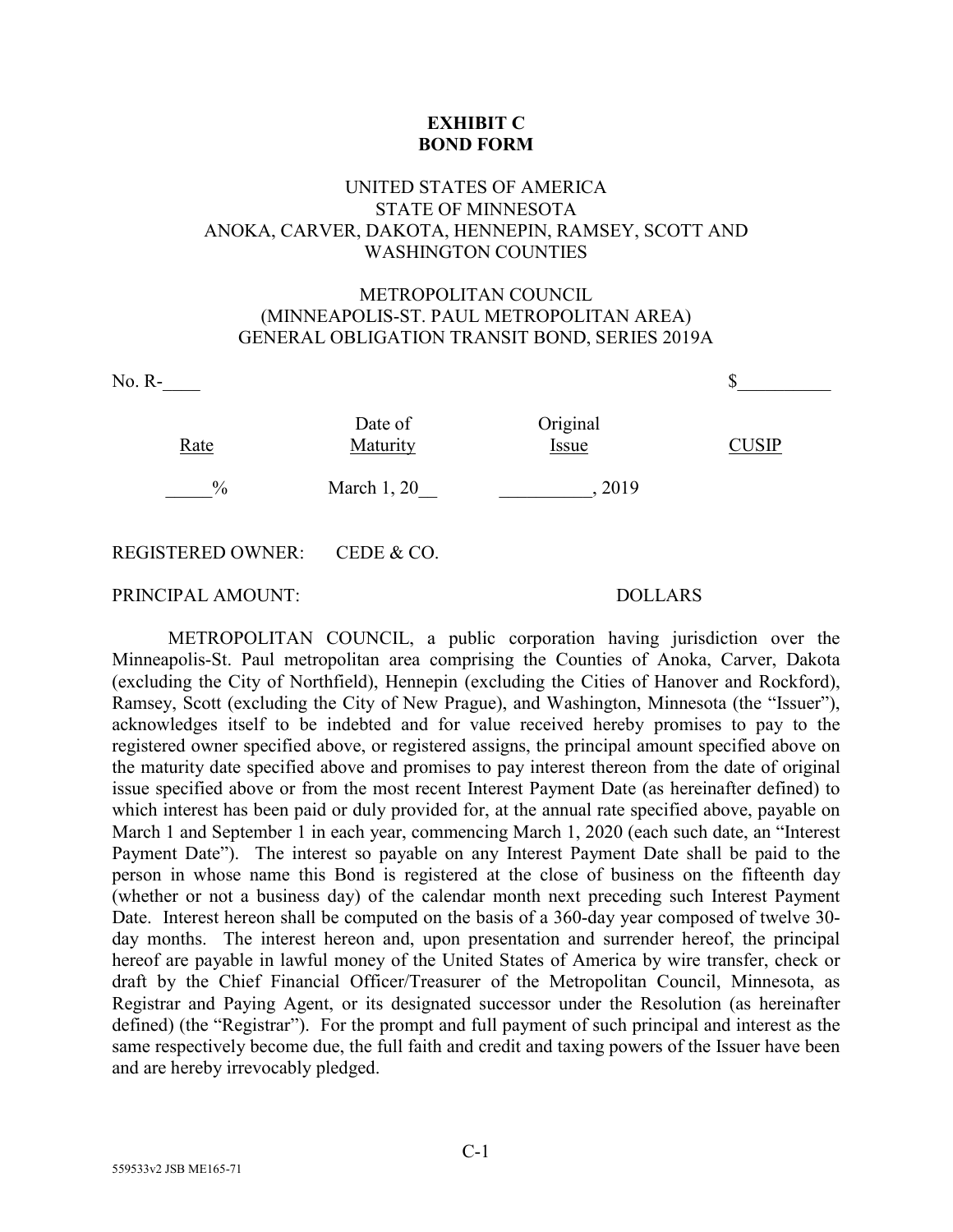This Bond is one of an issue in the aggregate principal amount of \$\_\_\_\_\_\_\_\_ issued pursuant to a resolution adopted by the Council on May 8, 2019 (the "Resolution"), to finance transit system improvements and capital expenditures as prescribed in the Council's regional transit master plan and transit capital improvement program and is issued pursuant to and in full conformity with the Constitution and laws of the State of Minnesota thereunto enabling, including Minnesota Statutes, Chapters 473 and 475. The Bonds are issuable only in fully registered form, in denominations of \$5,000 or any integral multiple thereof, of single maturities.

Bonds maturing on March 1, 2027 and thereafter are each subject to redemption and prepayment at the option of the Issuer, in whole or in part, and if in part in such manner and order of maturity dates as the Issuer may select and by lot as selected by Registrar (or, if applicable, by the bond depository in accordance with its customary procedures) in multiples of \$5,000 as to Bonds maturing on the same date, on March 1, 2026, and on any date thereafter, at a price equal to the principal amount thereof plus accrued interest to the date of redemption.

As provided in the Resolution and subject to certain limitations set forth therein, this Bond is transferable upon the books of the Issuer at the principal office of the Registrar, by the registered owner hereof in person or by the owner's attorney duly authorized in writing upon surrender hereof together with a written instrument of transfer satisfactory to the Registrar, duly executed by the registered owner or the owner's attorney; and may also be surrendered in exchange for Bonds of other authorized denominations. Upon such transfer or exchange the Issuer will cause a new Bond or Bonds to be issued in the name of the transferee or registered owner, of the same aggregate principal amount, bearing interest at the same rate and maturing on the same date, subject to reimbursement for any tax, fee or governmental charge required to be paid with respect to such transfer or exchange.

The Issuer and the Registrar may deem and treat the person in whose name this Bond is registered as the absolute owner hereof, whether this Bond is overdue or not, for the purpose of receiving payment and for all other purposes, and neither the Issuer nor the Registrar shall be affected by any notice to the contrary.

Notwithstanding any other provisions of this Bond, so long as this Bond is registered in the name of Cede & Co., as nominee of The Depository Trust Company, or in the name of any other nominee of The Depository Trust Company or other securities depository, the Registrar shall pay all principal of and interest on this Bond, and shall give all notices with respect to this Bond, only to Cede & Co. or other nominee in accordance with the operational arrangements of The Depository Trust Company or other securities depository as agreed to by the Issuer.

IT IS HEREBY CERTIFIED, RECITED, COVENANTED AND AGREED that all acts, conditions and things required by the Constitution and laws of the State of Minnesota to be done, to exist, to happen and to be performed preliminary to and in the issuance of this Bond in order to make it a valid and binding general obligation of the Issuer in accordance with its terms, have been done, do exist, have happened and have been performed as so required; that prior to the issuance hereof the Issuer has levied a transit tax on all taxable property in the metropolitan area as provided in Minnesota Statutes, Sections 473.39 and 473.446, which taxes will be collectible for the years and in amounts sufficient to produce sums not less than five percent in excess of the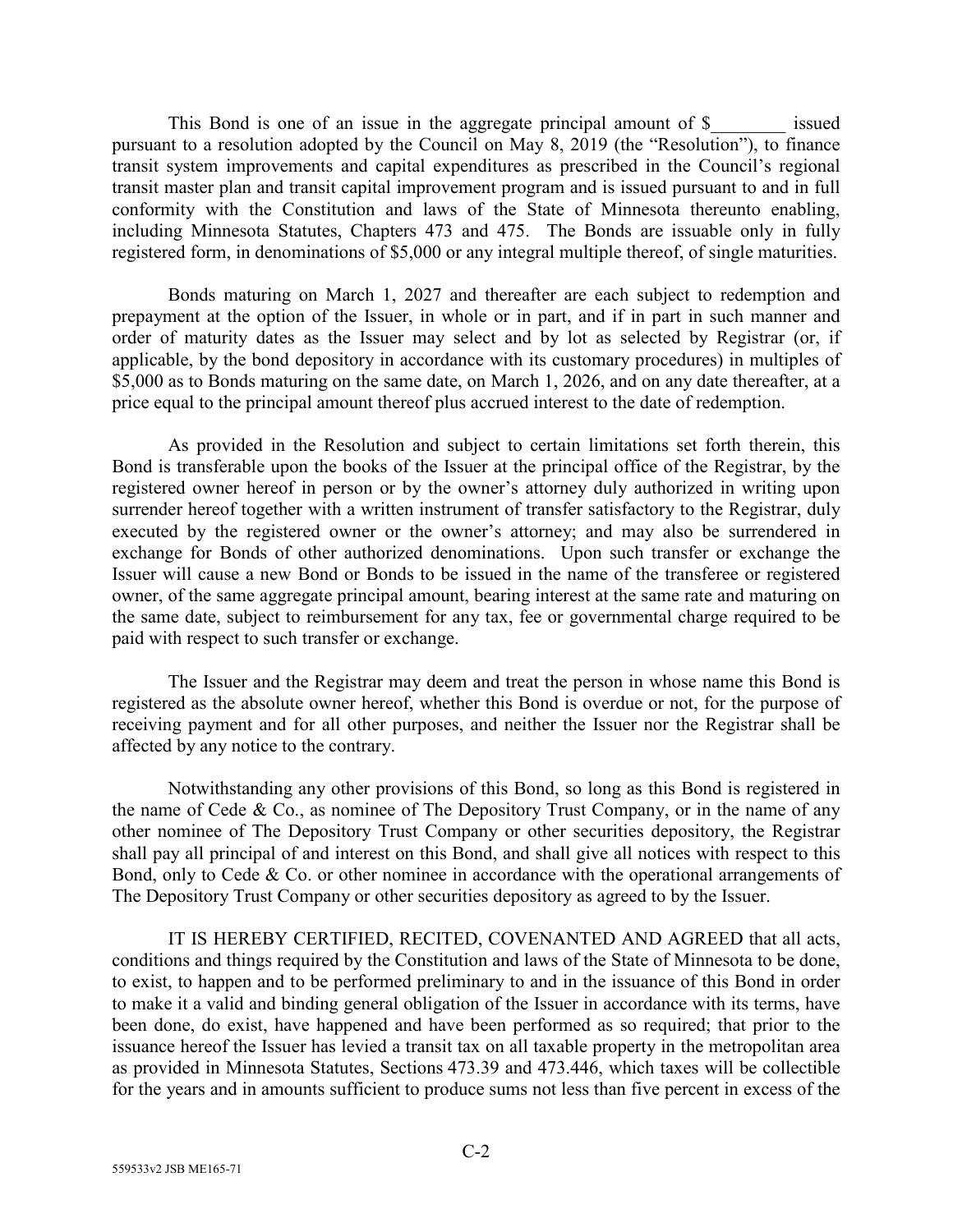principal and interest when due on the Bonds and has appropriated the taxes to the Bond Fund in the manner specified in Minnesota Statutes, Chapter 475, for the payment of such principal and interest; that if necessary for the payment of such principal and interest when due, additional ad valorem taxes are required to be levied upon all property taxable by the Issuer, without limitation as to rate or amount.

This Bond shall not be valid or become obligatory for any purpose or be entitled to any security or benefit under the Resolution until the Certificate of Authentication hereon shall have been executed by the manual signature of the Registrar.

IN WITNESS WHEREOF, the Issuer has caused this Bond to be executed on its behalf by the facsimile signatures of the Chair and Chief Financial Officer/Treasurer.

METROPOLITAN COUNCIL, MINNESOTA

 (Facsimile Signature) (Facsimile Signature) Chief Financial Officer/Treasurer Chair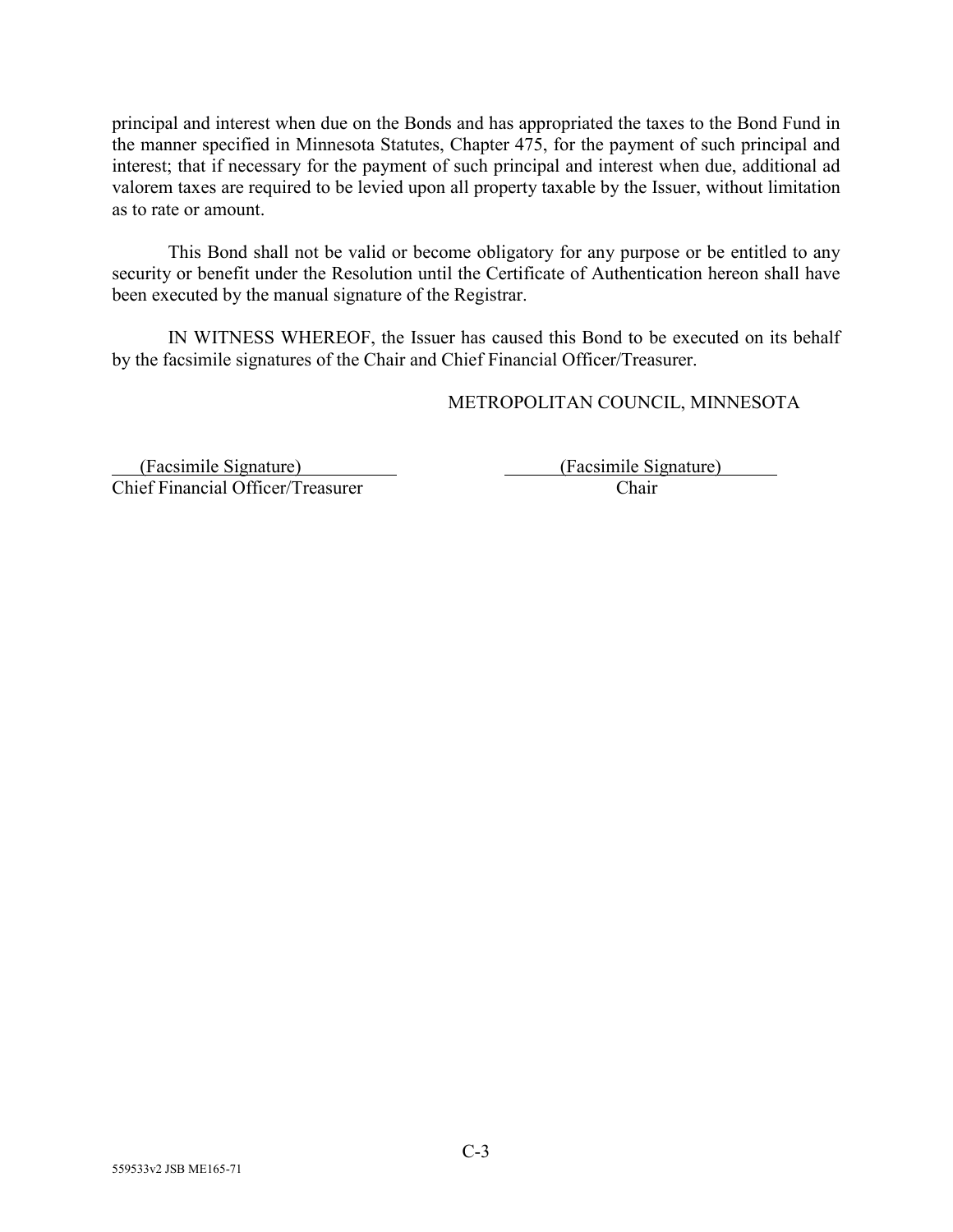# CERTIFICATE OF AUTHENTICATION

This is one of the Bonds delivered pursuant to the Resolution mentioned within.

Date of Authentication: \_\_\_\_\_\_\_\_\_\_\_\_\_\_\_

CHIEF FINANCIAL OFFICER/TREASURER, METROPOLITAN COUNCIL, MINNESOTA, as Registrar

By \_\_\_\_\_\_\_\_\_\_\_\_\_\_\_\_\_\_\_\_\_\_\_\_\_\_\_\_\_\_

The following abbreviations, when used in the inscription on the face of this Bond, shall be construed as though they were written out in full according to the applicable laws or regulations:

 $\overline{\phantom{a}}$  , which is a set of the set of the set of the set of the set of the set of the set of the set of the set of the set of the set of the set of the set of the set of the set of the set of the set of the set of th

 $\overline{\phantom{a}}$  , which is a set of the set of the set of the set of the set of the set of the set of the set of the set of the set of the set of the set of the set of the set of the set of the set of the set of the set of th

TEN COM --as tenants in common UTMA ................... as Custodian for ................ (Cust) (Minor) under Uniform Transfers to Minors Act ............. (State)

TEN ENT --as tenants by the entireties

JT TEN --as joint tenants with right of survivorship and not as tenants in common

Additional abbreviations may also be used.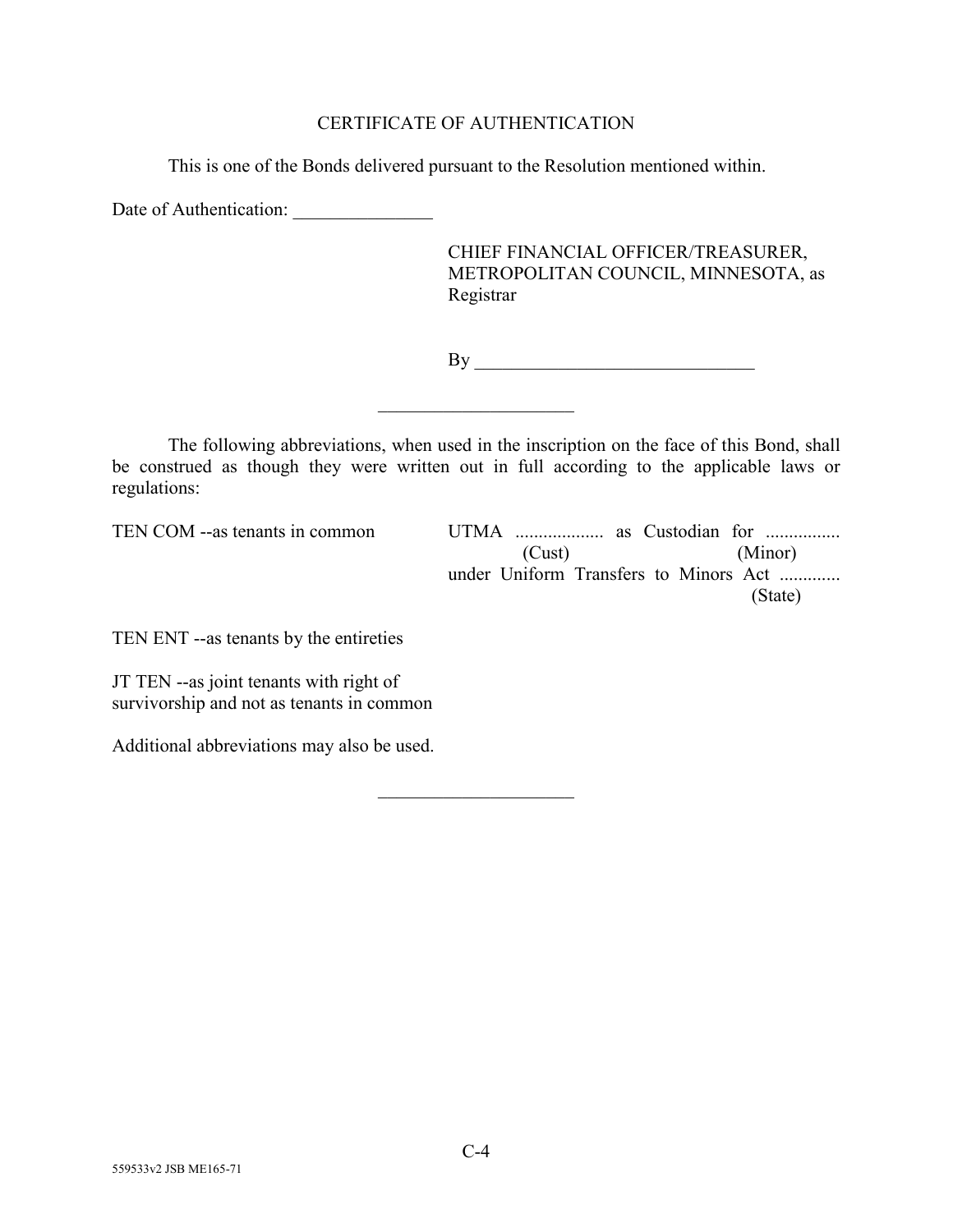## **ASSIGNMENT**

For value received, the undersigned hereby sells, assigns and transfers unto  $\mathbf{H}$  the set of the set of the set of the set of the set of the set of the set of the set of the set of the set of the set of the set of the set of the set of the set of the set of the set of the set of the set of the within Bond and all rights thereunder, and does hereby irrevocably constitute and appoint

\_\_\_\_\_\_\_\_\_\_\_\_\_\_\_\_\_\_\_\_\_\_\_\_\_\_\_\_\_\_\_\_\_\_\_\_\_\_\_\_\_\_\_\_\_\_\_\_\_\_\_\_\_\_\_\_\_\_\_\_\_\_\_\_\_\_\_\_\_\_\_ attorney to transfer the said Bond on the books kept for registration of the within Bond, with full power of substitution in the premises.

Dated:

NOTICE: The assignor's signature to this assignment must correspond with the name as it appears upon the face of the within Bond in every particular, without alteration or enlargement or any change whatsoever.

Signature Guaranteed:

\_\_\_\_\_\_\_\_\_\_\_\_\_\_\_\_\_\_\_\_\_\_\_\_\_\_\_\_\_\_\_\_\_\_\_\_\_ Signature(s) must be guaranteed by an eligible guarantor institution meeting the requirements of the Registrar, which requirements include membership or participation in STAMP or such other signature guaranty program as may be determined by the Registrar in addition to or in substitution for STAMP, all in accordance with the Securities Exchange Act of 1934, as amended.

Please insert social security or other identifying number of assignee: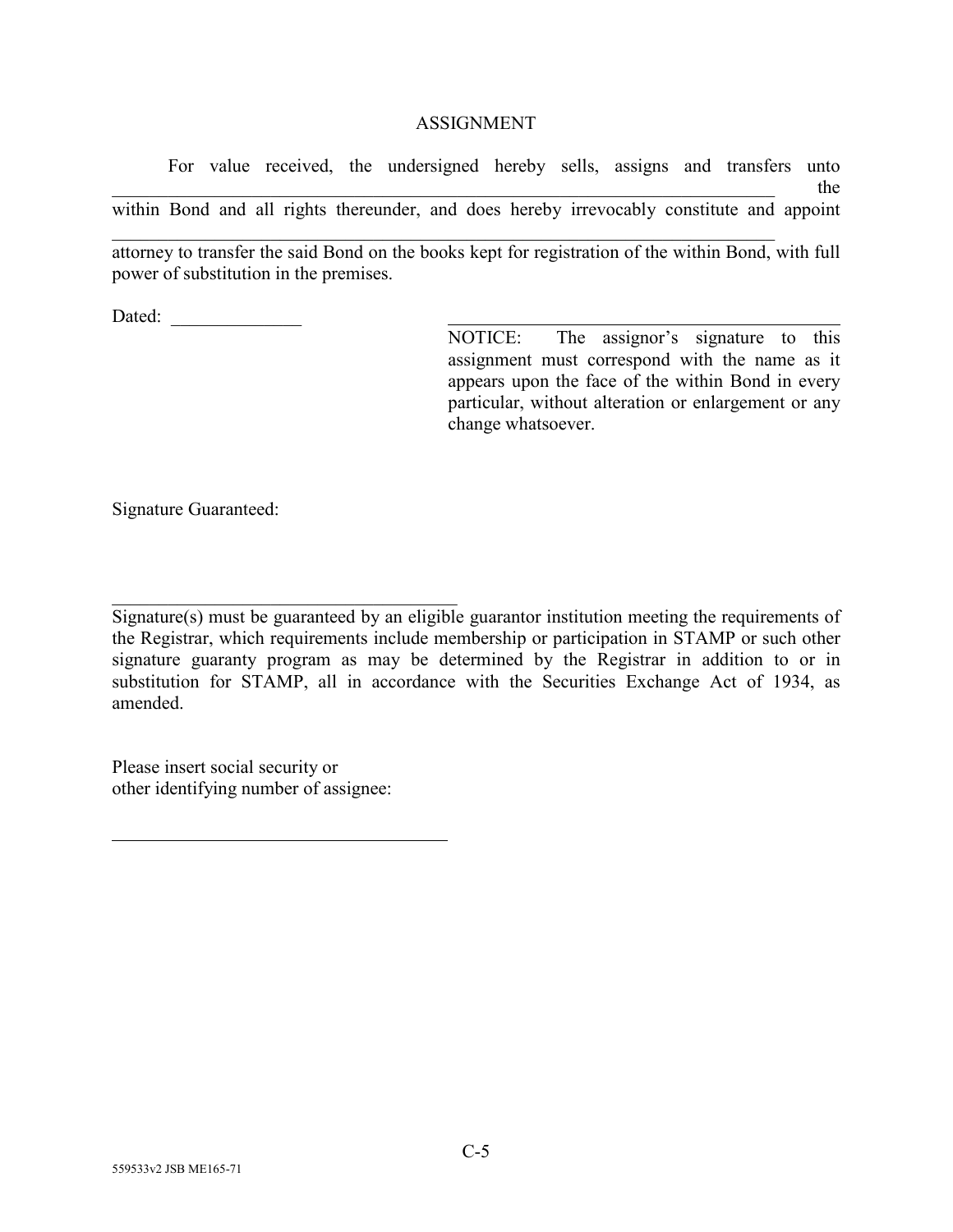## **EXHIBIT D**

# **ANOKA COUNTY MANAGER OF PROPERTY RECORDS AND TAXATION CERTIFICATE AS TO REGISTRATION AND TAX LEVY**

The undersigned, being the duly qualified and acting County Manager of Property Records and Taxation of Anoka County, Minnesota, hereby certifies that there has been filed in my office a certified copy of a resolution duly adopted on May 8, 2019, and a related certificate of the Chief Financial Officer/Treasurer of the Metropolitan Council of the Minneapolis-St. Paul metropolitan area, Minnesota, setting forth the form and details of an issue of \$72,300,000 General Obligation Transit Bonds, Series 2019A and dated as of June , 2019, and levying taxes for the payment thereof.

I further certify that the issue has been entered on my register and the tax required by law for their payment has been filed, as required by Minnesota Statutes, Chapter 475.

WITNESS my hand and official seal on  $, 2019$ .

Manager of Property Records and Taxation Anoka County, Minnesota

(SEAL)

Deputy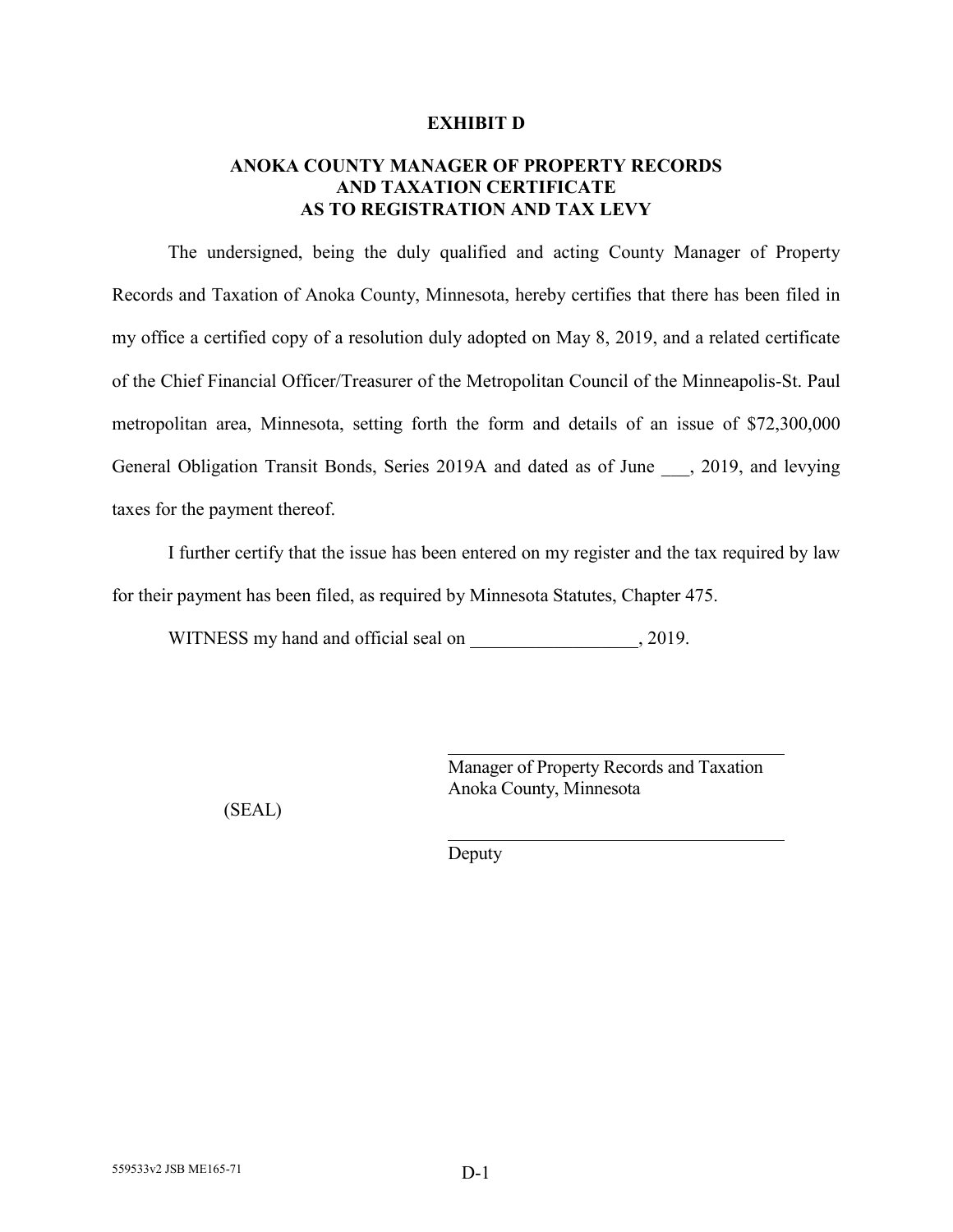# **CARVER COUNTY AUDITOR'S CERTIFICATE AS TO REGISTRATION AND TAX LEVY**

The undersigned, being the duly qualified and acting County Auditor of Carver County, Minnesota, hereby certifies that there has been filed in my office a certified copy of a resolution duly adopted on May 8, 2019, and a related certificate of the Chief Financial Officer/Treasurer of the Metropolitan Council of the Minneapolis-St. Paul metropolitan area, Minnesota, setting forth the form and details of an issue of \$72,300,000 General Obligation Transit Bonds, Series 2019A and dated as of June, 2019, and levying taxes for the payment thereof.

I further certify that the issue has been entered on my register and the tax required by law for their payment has been filed, as required by Minnesota Statutes, Chapter 475.

WITNESS my hand and official seal on \_\_\_\_\_\_\_\_\_\_\_\_\_\_\_\_\_, 2019.

County Auditor

 $\mathcal{L}_\mathcal{L}$  , which is a set of the set of the set of the set of the set of the set of the set of the set of the set of the set of the set of the set of the set of the set of the set of the set of the set of the set of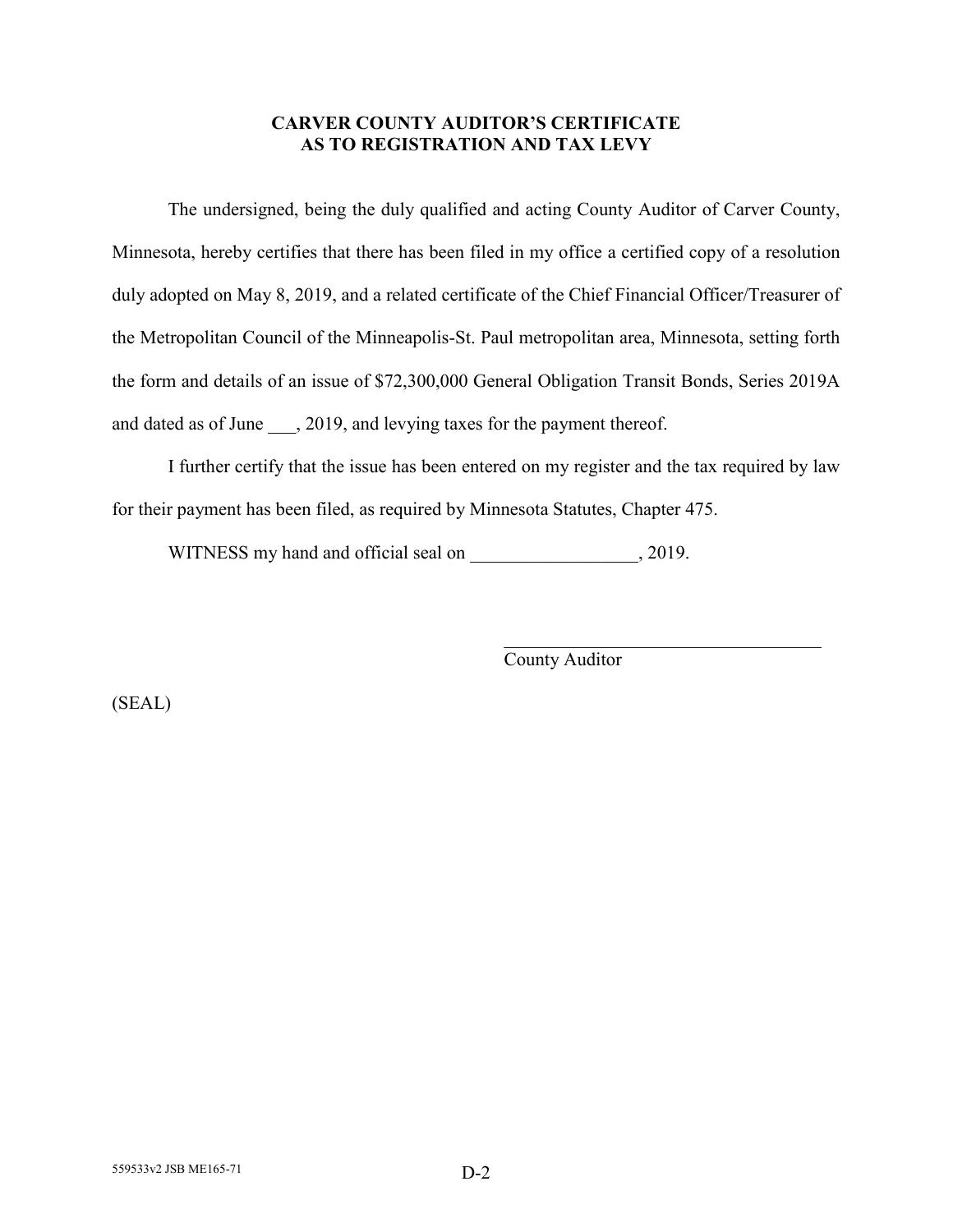# **DAKOTA COUNTY DIRECTOR OF PROPERTY TAXATION AND RECORDS CERTIFICATE AS TO REGISTRATION AND TAX LEVY**

The undersigned, being the duly qualified and acting Director of Property Taxation and Records of Dakota County, Minnesota, hereby certifies that there has been filed in my office a certified copy of a resolution duly adopted on May 8, 2019, and a related certificate of the Chief Financial Officer/Treasurer of the Metropolitan Council of the Minneapolis-St. Paul metropolitan area, Minnesota, setting forth the form and details of an issue of \$72,300,000 General Obligation Transit Bonds, Series 2019A and dated as of June , 2019, and levying taxes for the payment thereof.

I further certify that the issue has been entered on my register and the tax required by law for their payment has been filed, as required by Minnesota Statutes, Chapter 475.

WITNESS my hand and official seal on  $, 2019$ .

Director of Property Taxation and Records Dakota County, Minnesota

(SEAL)

Deputy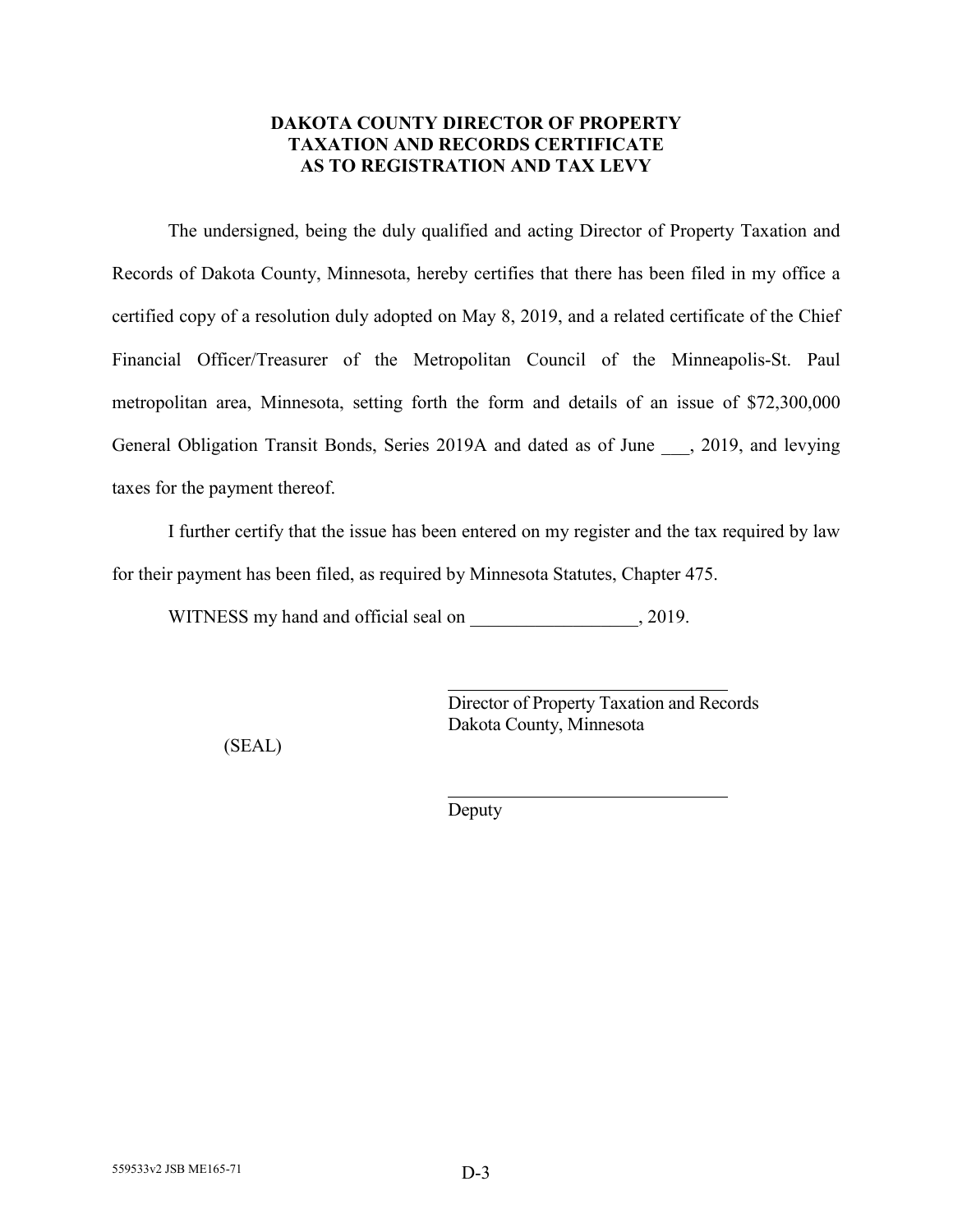# **HENNEPIN COUNTY CERTIFICATE OF TAXPAYER SERVICES DIVISION MANAGER CERTIFICATE AS TO REGISTRATION AND TAX LEVY**

The undersigned, being the duly qualified and acting of Taxpayer Services Division Manager of Hennepin County, Minnesota, hereby certifies that there has been filed in my office a certified copy of a resolution duly adopted on May 8, 2019, and a related certificate of the Chief Financial Officer/Treasurer of the Metropolitan Council of the Minneapolis-St. Paul metropolitan area, Minnesota, setting forth the form and details of an issue of \$72,300,000 General Obligation Transit Bonds, Series 2019A and dated as of June , 2019, and levying taxes for the payment thereof.

I further certify that the issue has been entered on my register and the tax required by law for their payment has been filed, as required by Minnesota Statutes, Chapter 475.

WITNESS my hand and official seal on  $, 2019$ .

Taxpayer Services Division Manager Hennepin County, Minnesota

(SEAL)

Deputy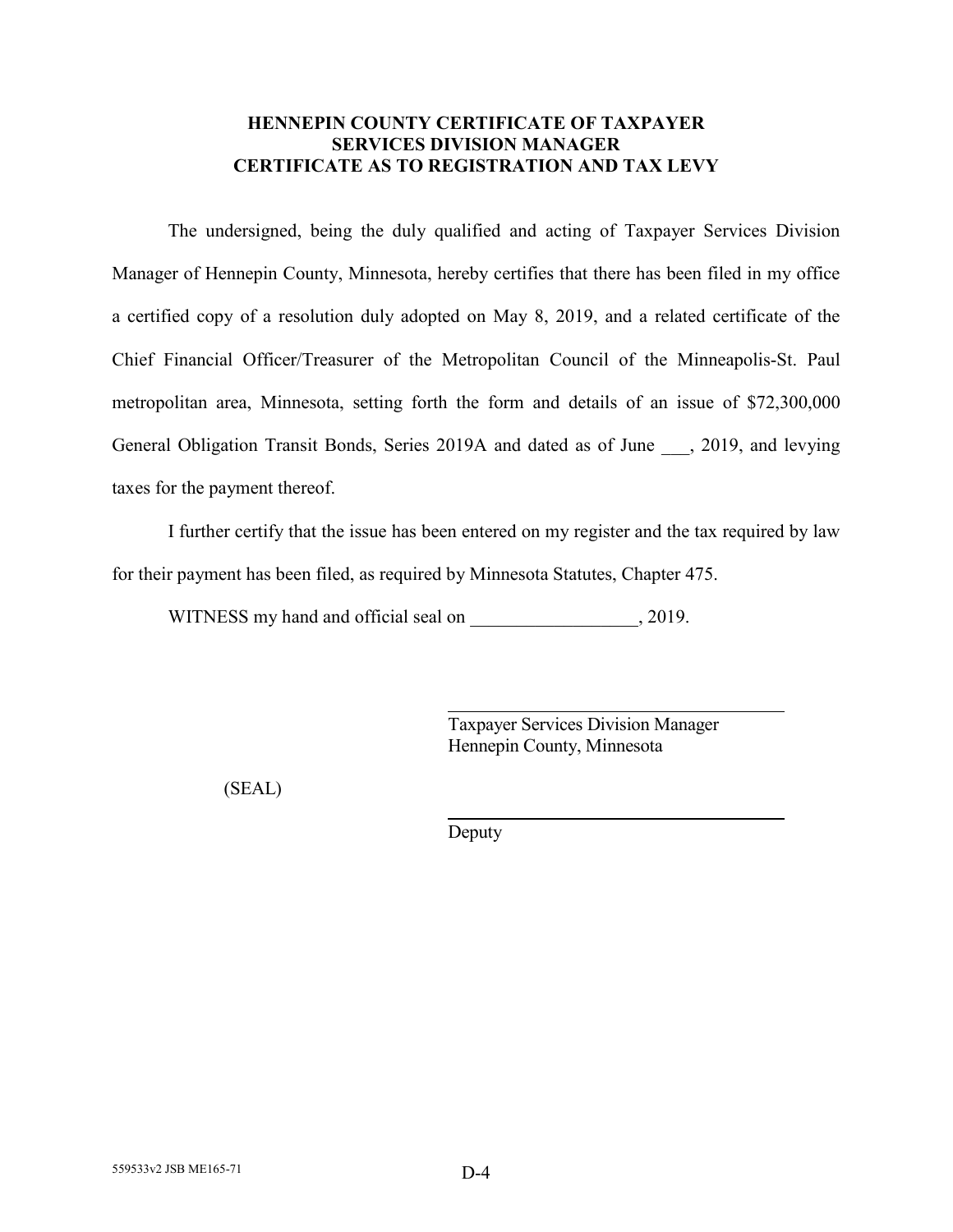# **RAMSEY COUNTY AUDITOR'S CERTIFICATE AS TO REGISTRATION AND TAX LEVY**

The undersigned, being the duly qualified and acting County Auditor of Ramsey County, Minnesota, hereby certifies that there has been filed in my office a certified copy of a resolution duly adopted on May 8, 2019, and a related certificate of the Chief Financial Officer/Treasurer of the Metropolitan Council of the Minneapolis-St. Paul metropolitan area, Minnesota, setting forth the form and details of an issue of \$72,300,000 General Obligation Transit Bonds, Series 2019A and dated as of June, 2019, and levying taxes for the payment thereof.

I further certify that the issue has been entered on my register and the tax required by law for their payment has been filed, as required by Minnesota Statutes, Chapter 475.

WITNESS my hand and official seal on \_\_\_\_\_\_\_\_\_\_\_\_\_\_\_\_\_, 2019.

County Auditor

 $\mathcal{L}_\mathcal{L}$  , which is a set of the set of the set of the set of the set of the set of the set of the set of the set of the set of the set of the set of the set of the set of the set of the set of the set of the set of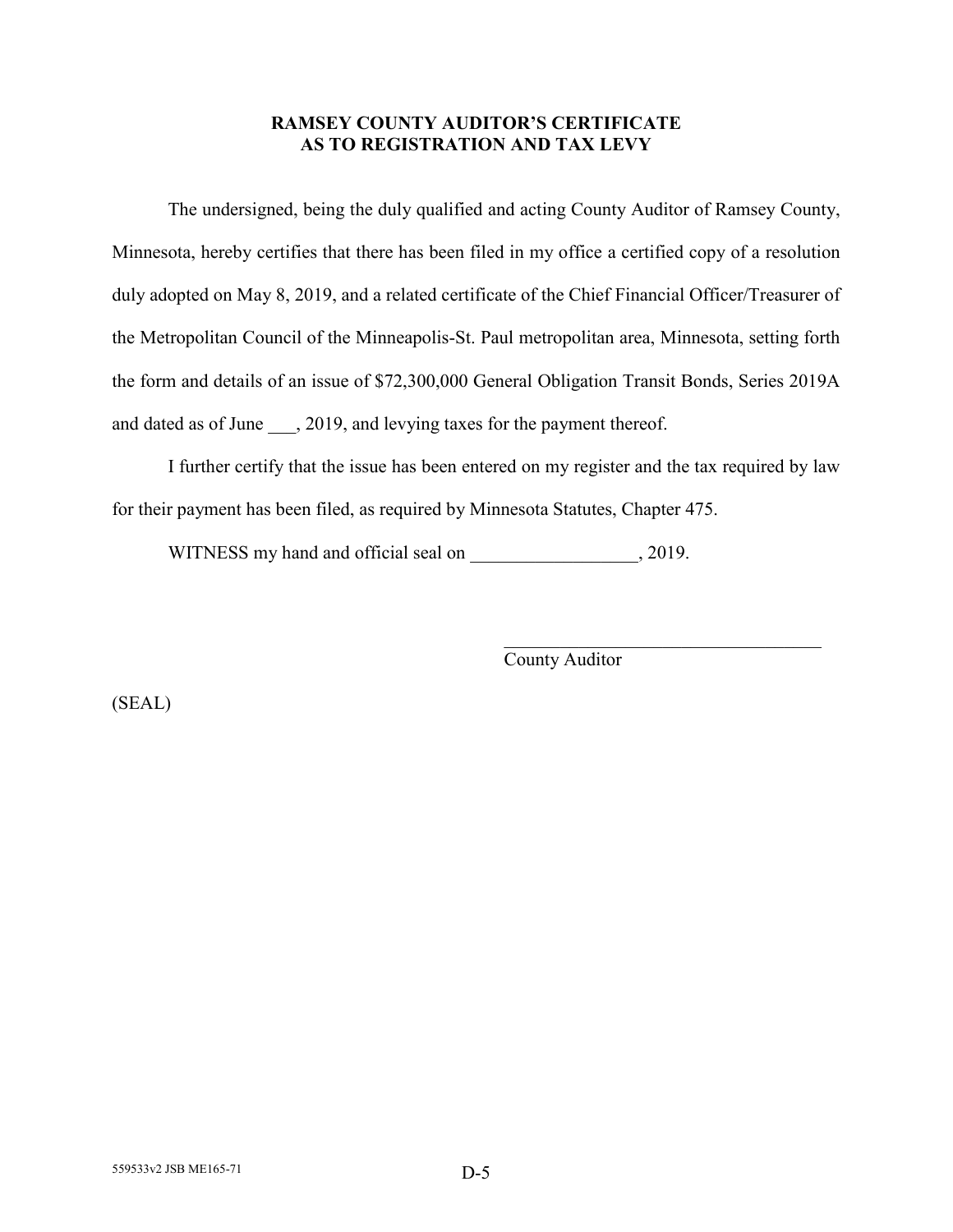# **SCOTT COUNTY AUDITOR'S CERTIFICATE AS TO REGISTRATION AND TAX LEVY**

The undersigned, being the duly qualified and acting County Auditor of Scott County, Minnesota, hereby certifies that there has been filed in my office a certified copy of a resolution duly adopted on May 8, 2019, and a related certificate of the Chief Financial Officer/Treasurer of the Metropolitan Council of the Minneapolis-St. Paul metropolitan area, Minnesota, setting forth the form and details of an issue of \$72,300,000 General Obligation Transit Bonds, Series 2019A and dated as of June, 2019, and levying taxes for the payment thereof.

I further certify that the issue has been entered on my register and the tax required by law for their payment has been filed, as required by Minnesota Statutes, Chapter 475.

WITNESS my hand and official seal on \_\_\_\_\_\_\_\_\_\_\_\_\_\_\_\_\_, 2019.

County Auditor

\_\_\_\_\_\_\_\_\_\_\_\_\_\_\_\_\_\_\_\_\_\_\_\_\_\_\_\_